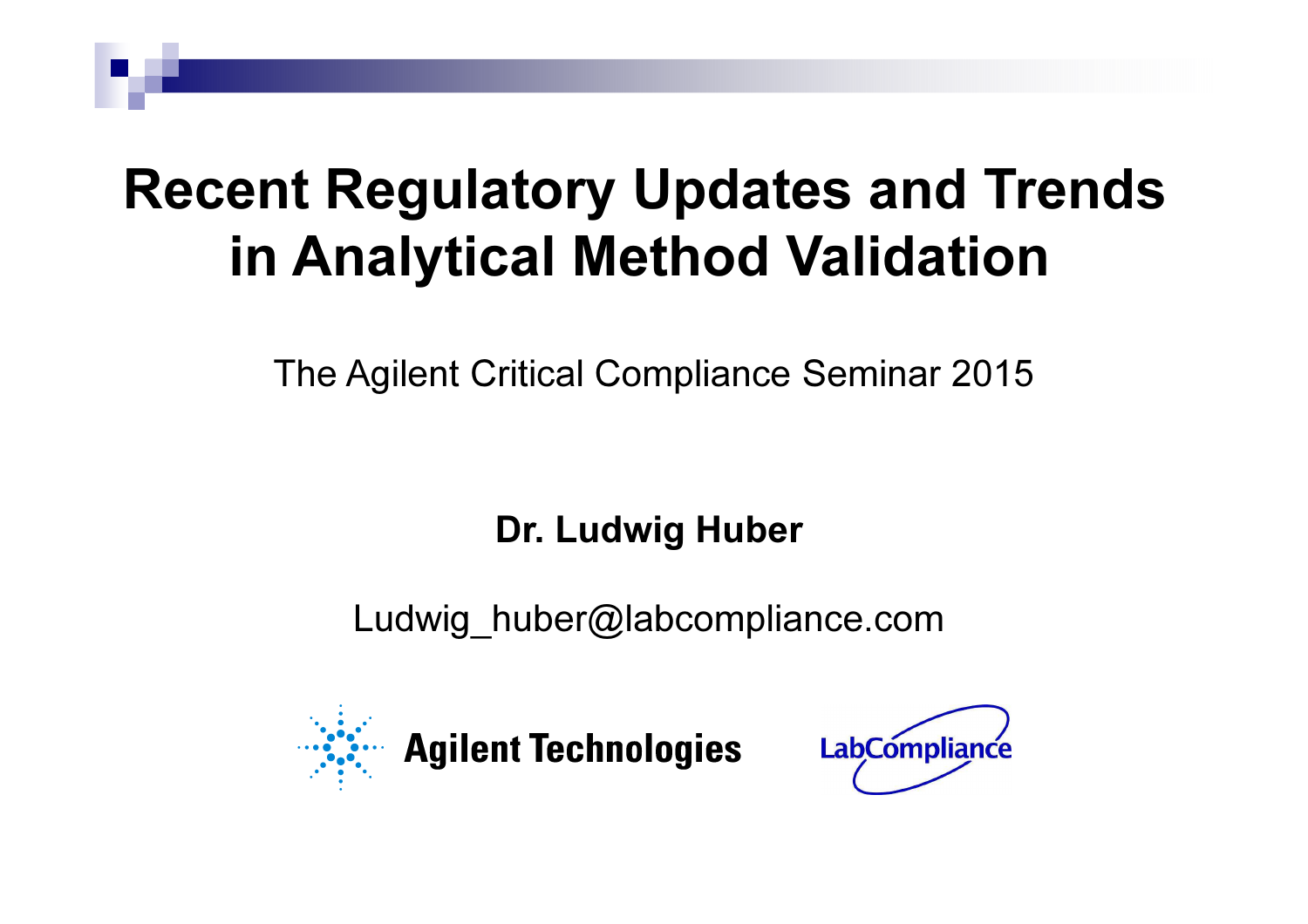### **Overview**

- Limitations of the current regulations and guidelines
- General trends in method validation, method transfer and verification
- • Going through the new guidelines
	- –EU GMP Chapter 6, Quality Control: Analytical method transfer
	- –FDA guidance: Bioanalytical method validation
	- –USP Chapter <1200>: Requirements for compendial validation
	- –USP Chapter <1210>: Statistical tools for procedure validation
	- –USP PF Stimuli paper: Lifecycle management of analytical procedures
	- – PDA Technical Report 57 and 57-2: Analytical method development and qualification for biotechnology products
	- –FDA Guidance: Analytical procedures and methods from 2015
- Six step QbD process
- Benefits vs. ICH Q2 and USP 1225

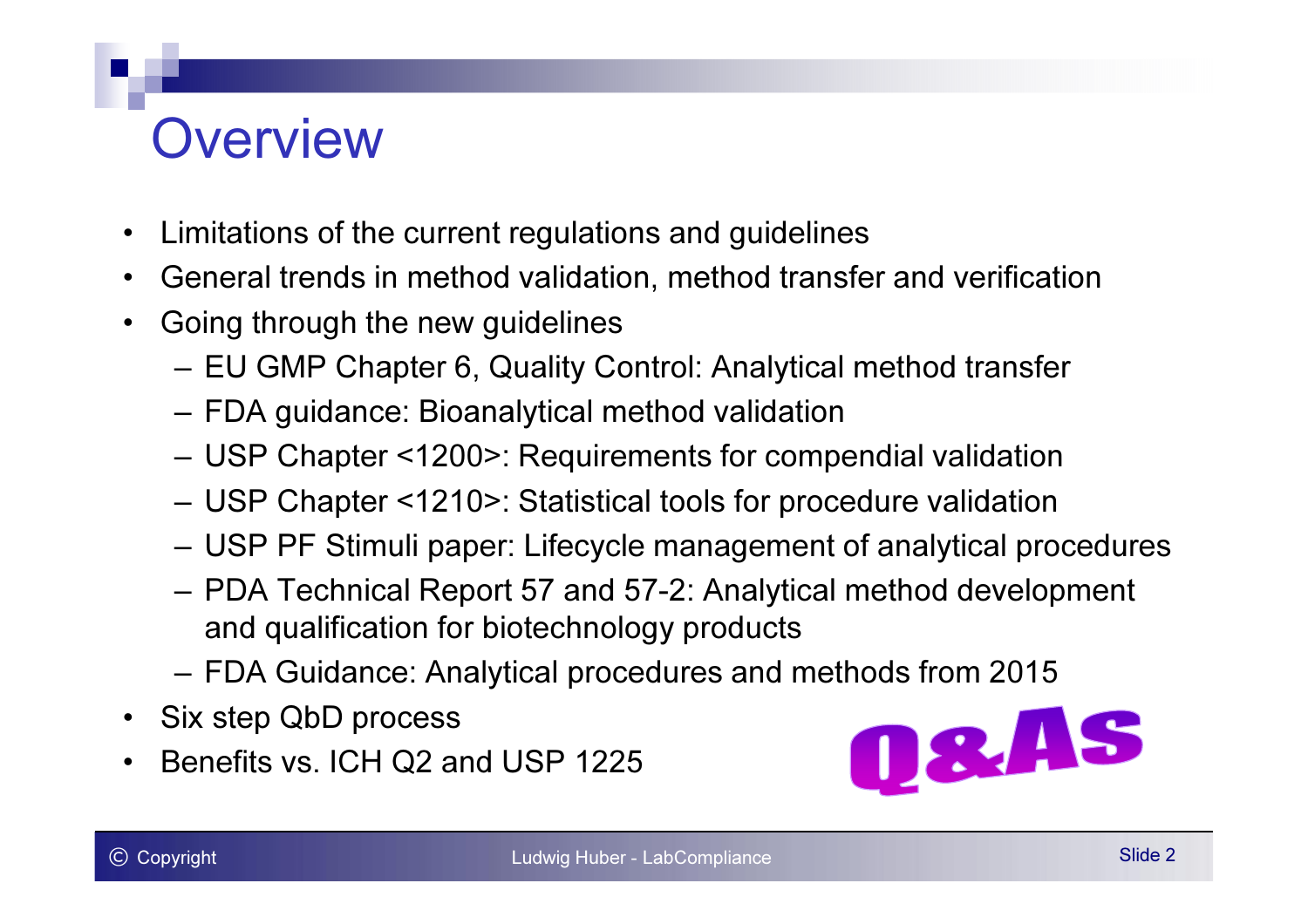### FDA CGMP Regulation for Analytical **Methods**

### 21 CFR Part 211.165 (e)

- The accuracy, sensitivity, specificity, and reproducibility of test methods employed by the firm shall be established and documented.
- Such validation and documentation may be accomplished in accordance with 211.194(a)(2).

### 21 CFR Part 211.194 (a) (2)

• The suitability of all testing methods used shall be **verified** under actual condition of use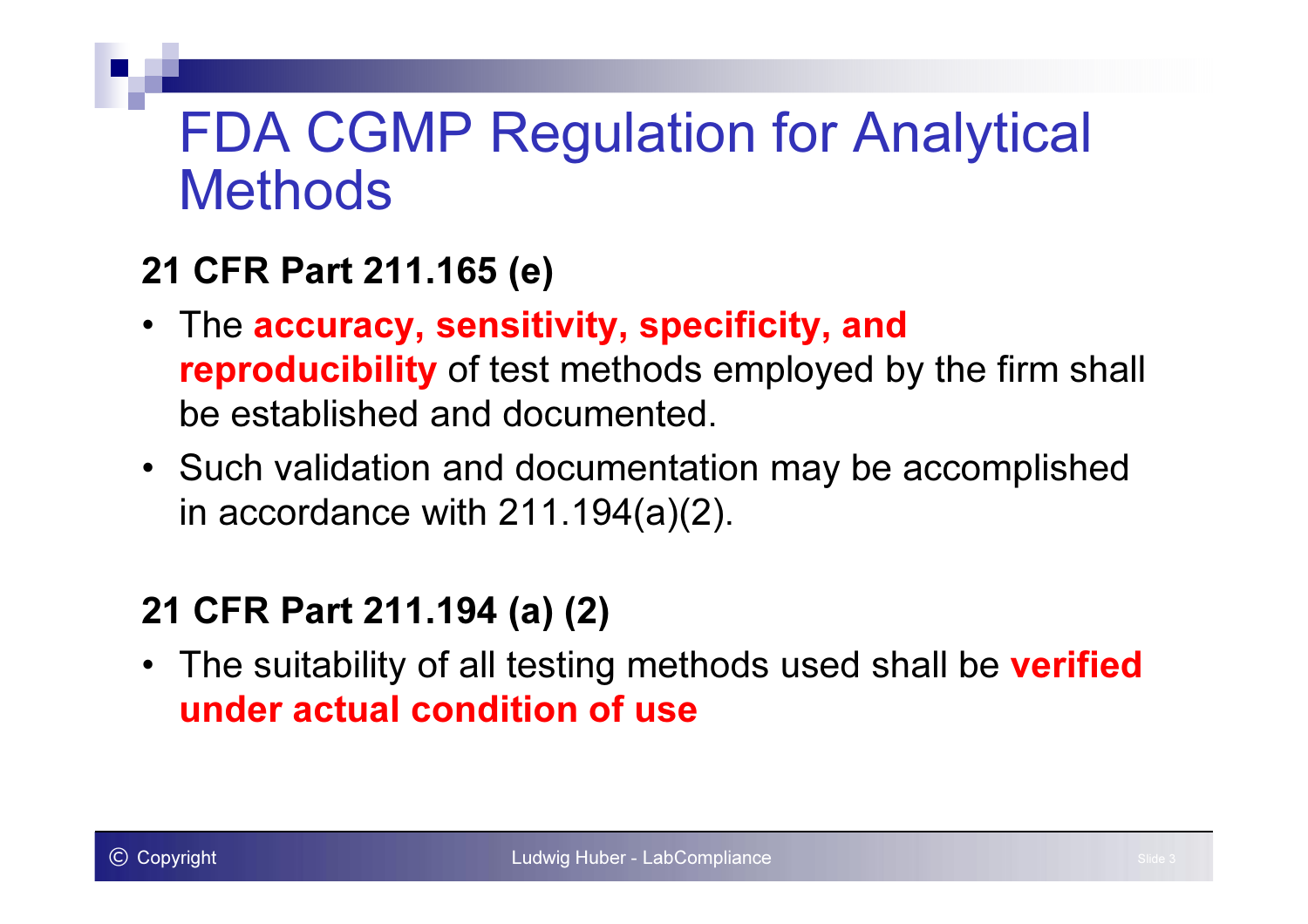### Current FDA Guidelines For Method Validation

- Analytical Procedures and Methods Validation for Drugs and Biologics (Draft 2000, Final 2015)
- Bioanalytical Method Validation (2001), new draft 2013
- Methods Validation for Abbreviated New Drug Applications (1998, update 2006)
- Guideline for Submitting Samples and Analytical Data for Methods Validation (1987)
- Validation of Chromatographic Methods (1994)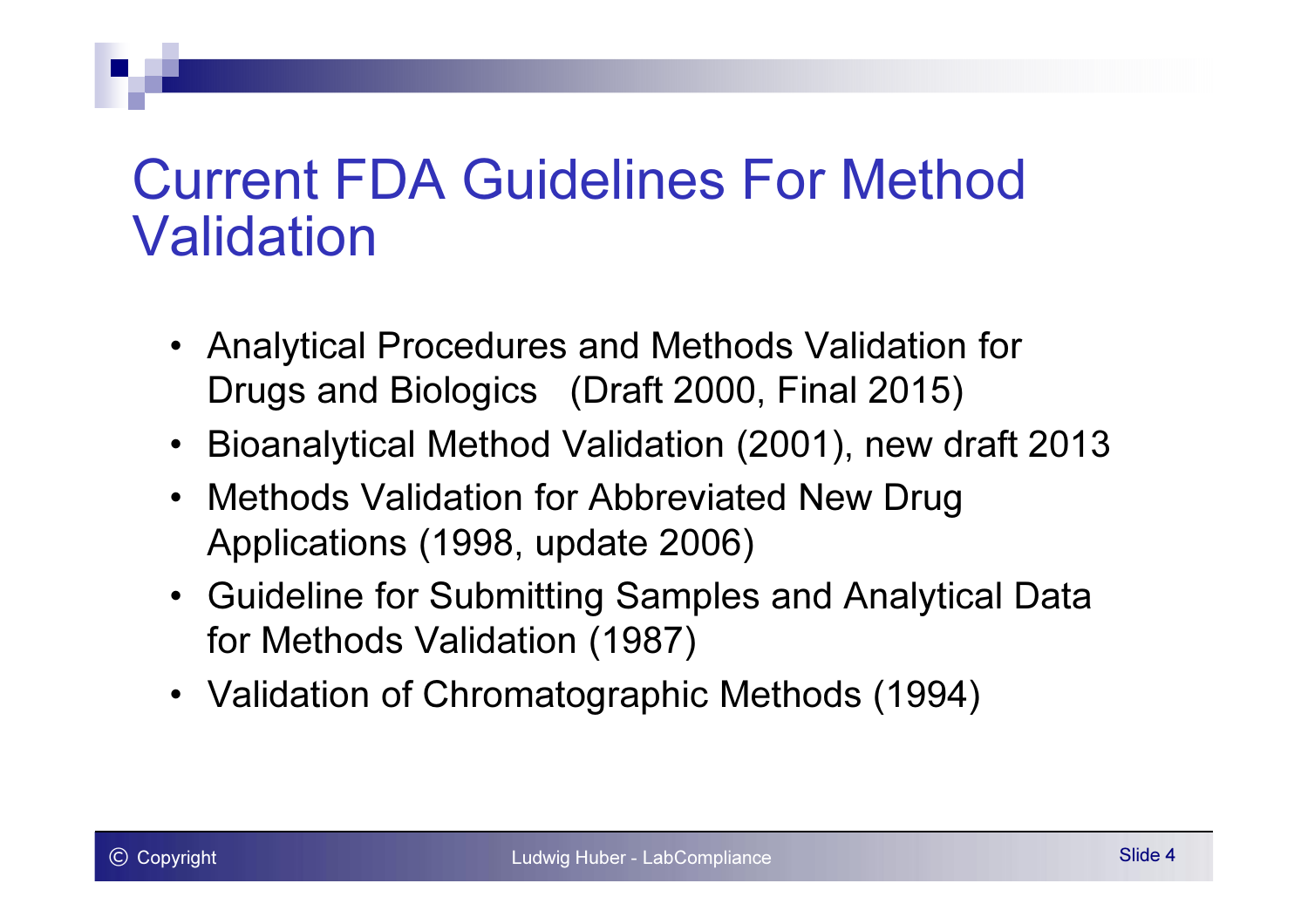# Other Guidelines For Method Validation

- ICH Q2(R1) Validation of Analytical Procedures: Text and Methodology (2005)Must be followed in US and Europe
- USP <1225> : Validation of Compendial Methods,
- USP <1226> : Verification of Compendial Methods
- USP <1224> : Transfer of Analytical Procedures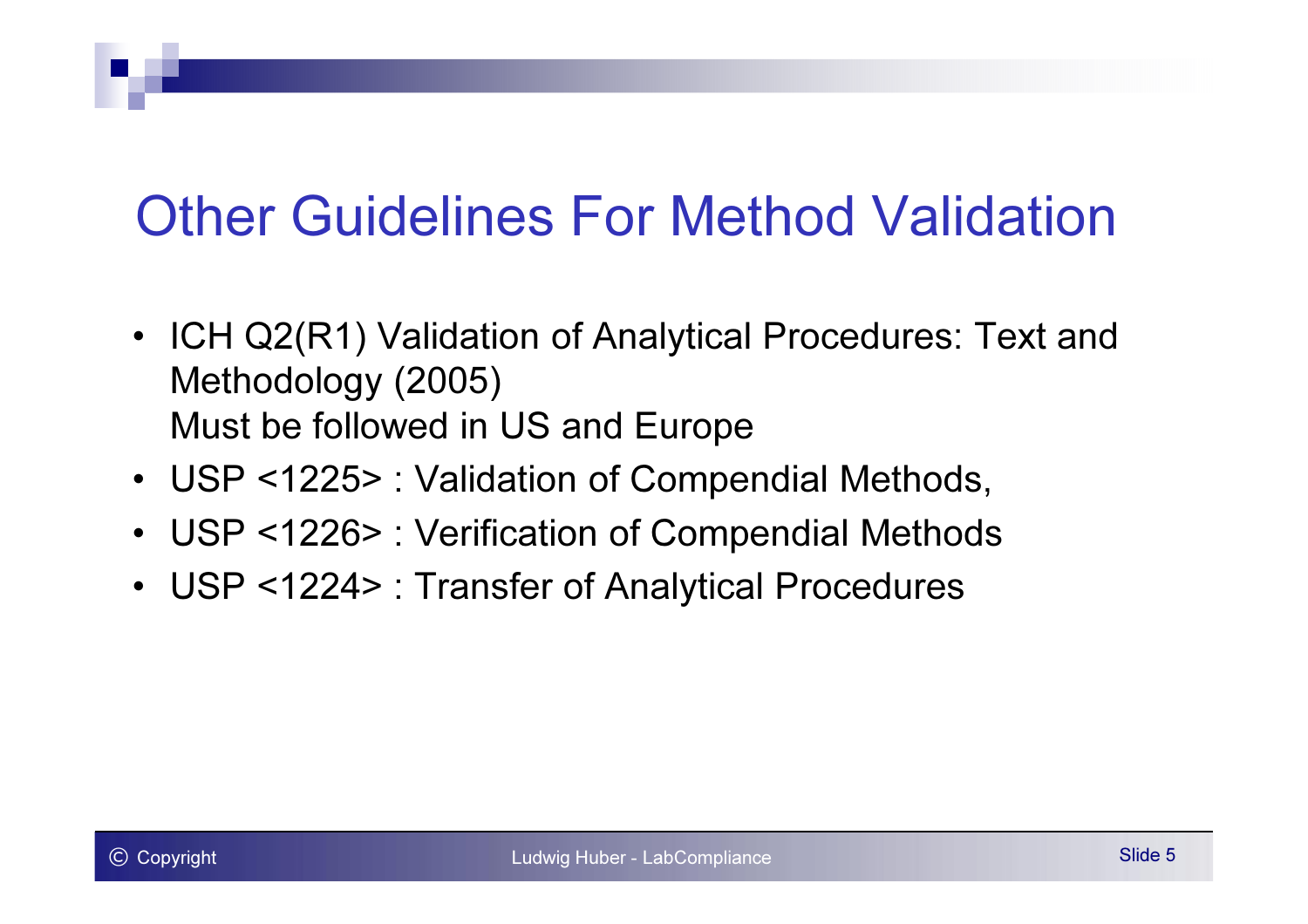### Method Validation Parameters for different Method Tasks (ICH Q2)

| <b>Analytical Task</b>    | Identifi-<br>cation                                  | <b>Impurity</b><br>Quantitative | <b>Impurity</b><br>Qualitative | <b>Assay</b> |
|---------------------------|------------------------------------------------------|---------------------------------|--------------------------------|--------------|
| <b>Accuracy</b>           | <b>No</b>                                            | yes                             | <b>No</b>                      | <b>Yes</b>   |
| <b>Precision</b>          |                                                      |                                 |                                |              |
| Repeatability             | <b>No</b>                                            | Yes                             | <b>No</b>                      | Yes          |
| Intermediate              | <b>No</b>                                            | <b>Yes</b>                      | <b>No</b>                      | Yes          |
| Reproducibility           | <b>No</b>                                            | <b>Yes</b>                      | <b>No</b>                      | <b>Yes</b>   |
| <b>Specificity</b>        | <b>Yes</b>                                           | <b>Yes</b>                      | <b>Yes</b>                     | <b>Yes</b>   |
| <b>Limit of detection</b> | <b>No</b>                                            | <b>No</b>                       | <b>Yes</b>                     | <b>No</b>    |
| Limit of quantitation     | <b>No</b>                                            | <b>Yes</b>                      | <b>No</b>                      | <b>No</b>    |
| Linearity                 | <b>No</b>                                            | <b>Yes</b>                      | <b>No</b>                      | <b>Yes</b>   |
| Range                     | No                                                   | <b>Yes</b>                      | <b>No</b>                      | <b>Yes</b>   |
| <b>Robustness</b>         | <b>Expected to be done during Method Development</b> |                                 |                                |              |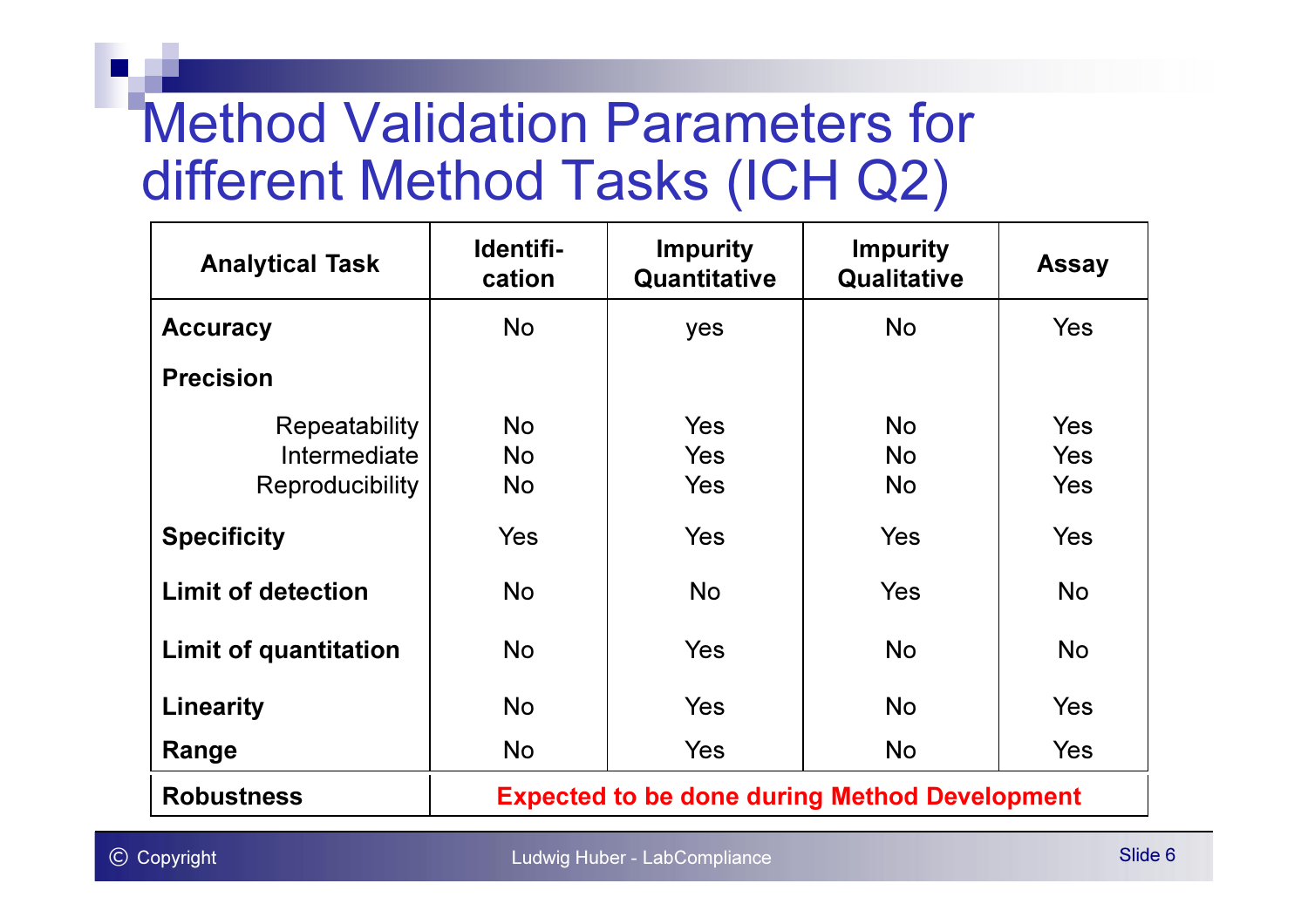### Validation of Analytical Methods



- 0 Compounds• Sample matrix 0 **Equipment, Location** 0  $\bullet$  Define performance characteristics $\bullet$  Acceptance criteria $\bullet$  Develop test cases $\bullet$  Test for performance characteristics
	- $\bullet$ SOPs
	- System Suitability tests
	- Analytical quality control

Handle all changes through change control procedures

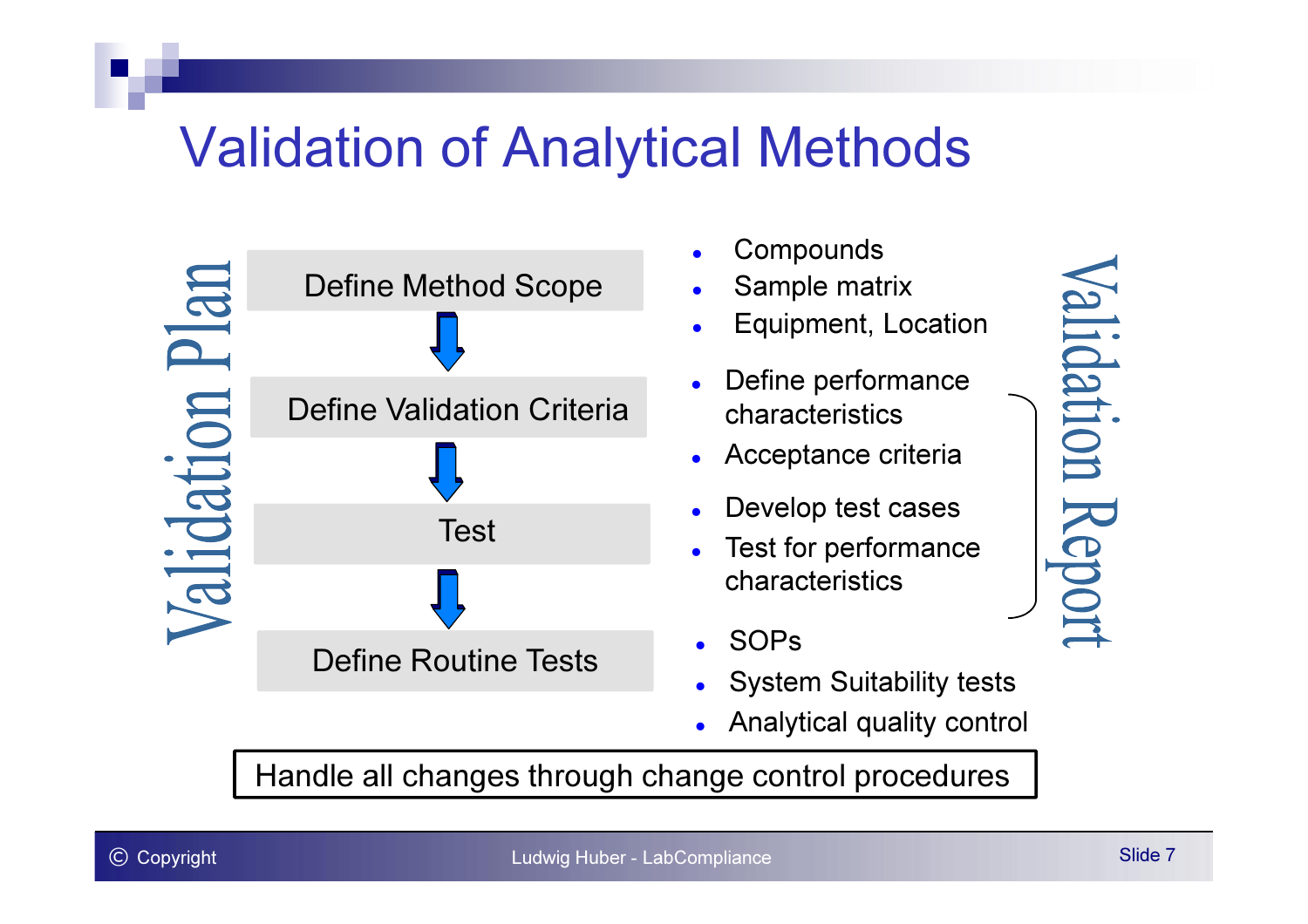### Parameters and Tests (ICH Q2)

| <b>Parameter</b>                                        | <b>Tests (examples)</b>                                                                                                                                        |  |  |
|---------------------------------------------------------|----------------------------------------------------------------------------------------------------------------------------------------------------------------|--|--|
| <b>Accuracy</b>                                         | Minimum at 3 concentrations, 3 replicates                                                                                                                      |  |  |
| <b>Precision</b>                                        |                                                                                                                                                                |  |  |
| Repeatability<br>Intermediate<br><b>Reproducibility</b> | Minimum of 9 determinations over the specified range<br>Over 3 days, 2 operators, 2 instruments,<br>Only required if testing is done in different laboratories |  |  |
| <b>Specificity</b>                                      | Prove with specific methods: HPLC, DAD, MS, dif. columns                                                                                                       |  |  |
| <b>Limit of detection</b>                               | Visual approach, $S/N \geq 3$                                                                                                                                  |  |  |
| <b>Limit of Quantitation</b>                            | $SNN \geq 10$ , Standard deviation of response                                                                                                                 |  |  |
| <b>Linearity</b>                                        | Min 5 concentrations: visual, correlation coefficient (r)                                                                                                      |  |  |
| Range                                                   | 80 to 120% of test concentration, from linearity tests                                                                                                         |  |  |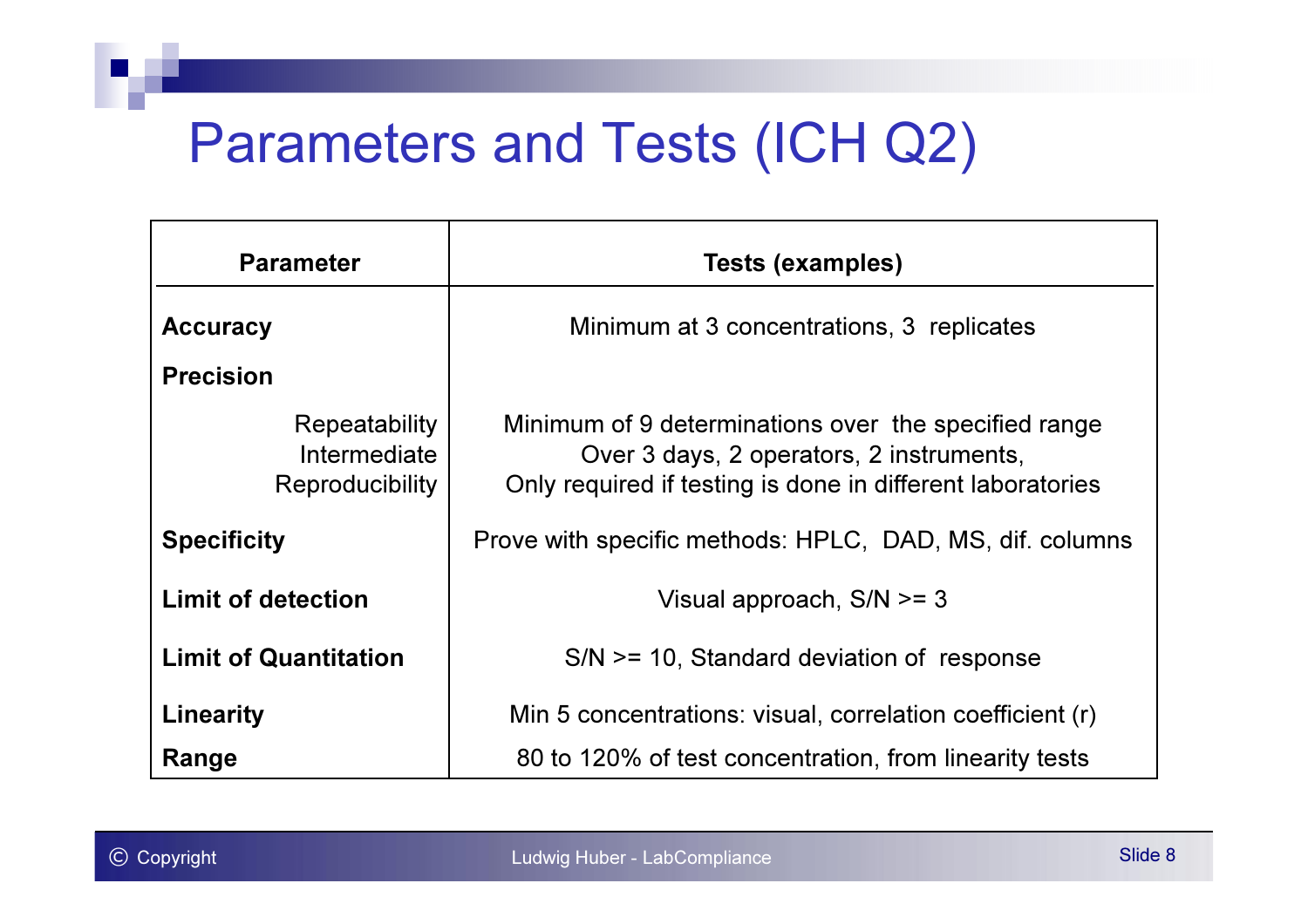### General Trends in Method Validation and Transfer

- Use of integrated lifecycle Design – development – validation – routine use –updates – transfer
- Quality by Design
- Understand critical parameters
- Apply structured risk assessment for selection of DoE tests
- Use multivariate DoE studies to define methodoperational limits
- On-going control of critical parameters during routineoperation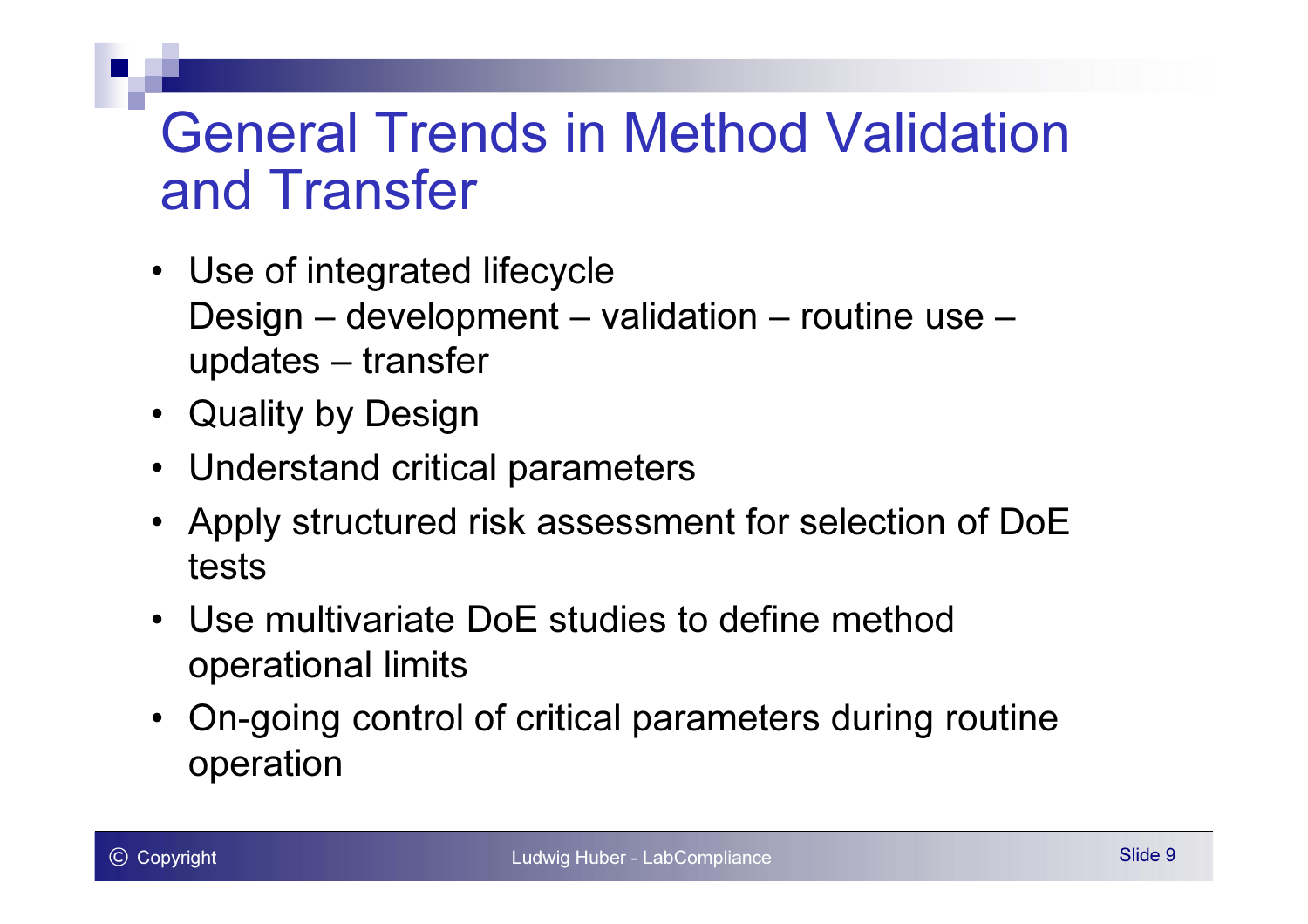# New (proposed) Guidelines

- $\bullet$ EU GMP Chapter 6, Quality Control: Analytical method transfer
- •FDA guidance: Bioanalytical method validation (draft, 2013)
- •USP Chapter <1200>: Requirements for compendial validation
- •USP Chapter <1210>: Statistical tools for procedure validation
- • USP PF Stimuli paper: Lifecycle management of analytical procedures, one proposal for <1220> (2013)
- $\bullet$  PDA Technical Report 57: Analytical Method Validation and Transfer for Biotechnology Products (2012)
- $\bullet$  PDA Technical Report 57-2: Analytical method development and qualification for biotechnology products (2015)
- $\bullet$  FDA Guidance: Analytical Procedures and Methods Validation for Drugs and Biologics (Final 2015)

Red=QbD/Lifecycle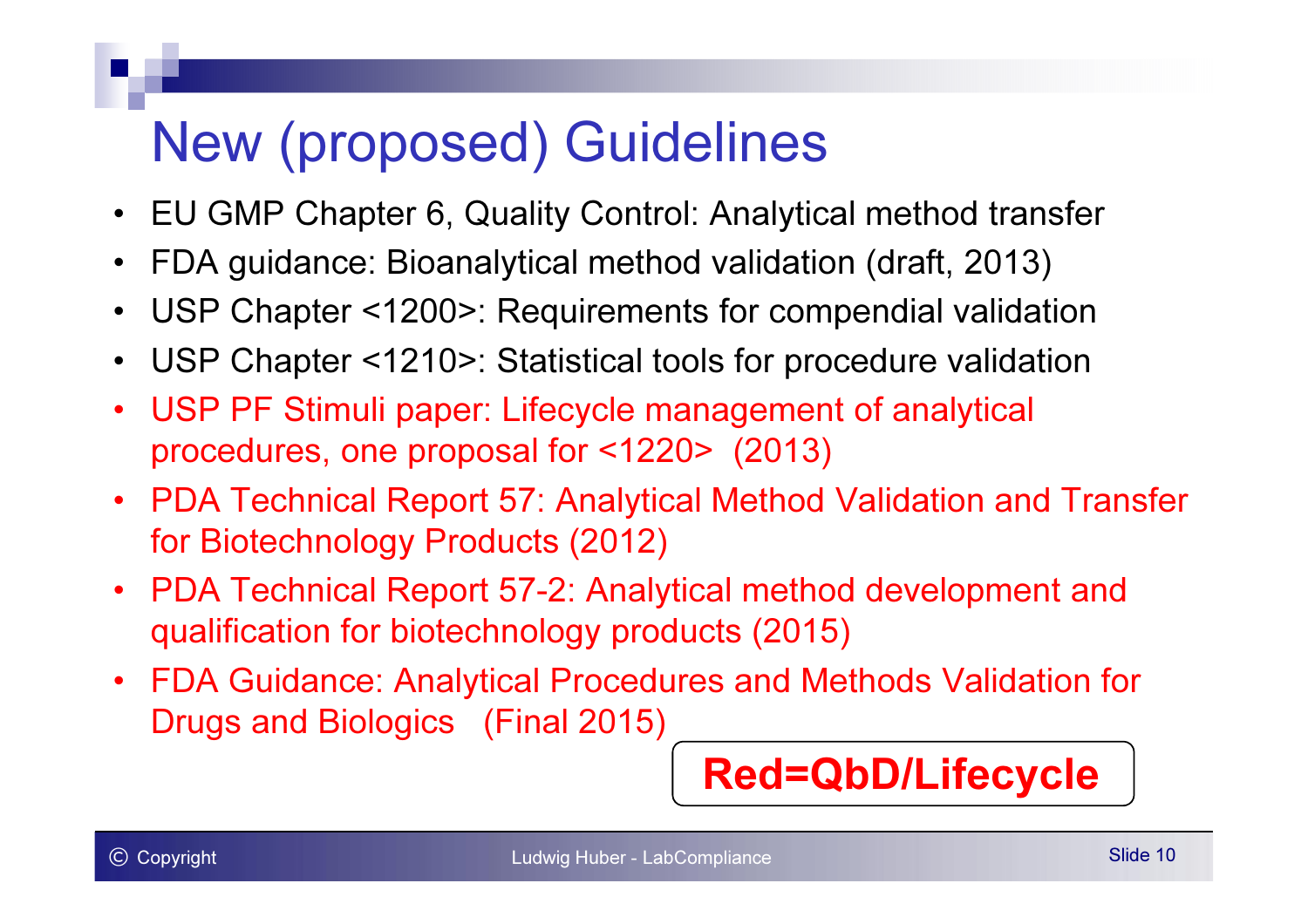# EU GMP Requirements for Method Transfer

Updates of EU Volume 4 GMPs Chapter 6: Quality Control

- •EU equivalent to USP chapter <1224>. However: formal regulation
- •Effective since October 1, 2014
- $\bullet$ Review the original validation with compliance of ICH Q2
- • Perform gap analysis and perform missing validation steps prior to the transfer process
- $\bullet$  Describe the transfer process in a transfer protocol
	- –Identify methods to be transferred and testing
	- –Identify training requirements
	- –Identify samples and standards to be tested
	- –Identify special transport and storage conditions
	- – $-$  Base acceptance criteria on current validation studies
- •• Investigate deviations from protocol
- •Document comparative outcome in the transfer report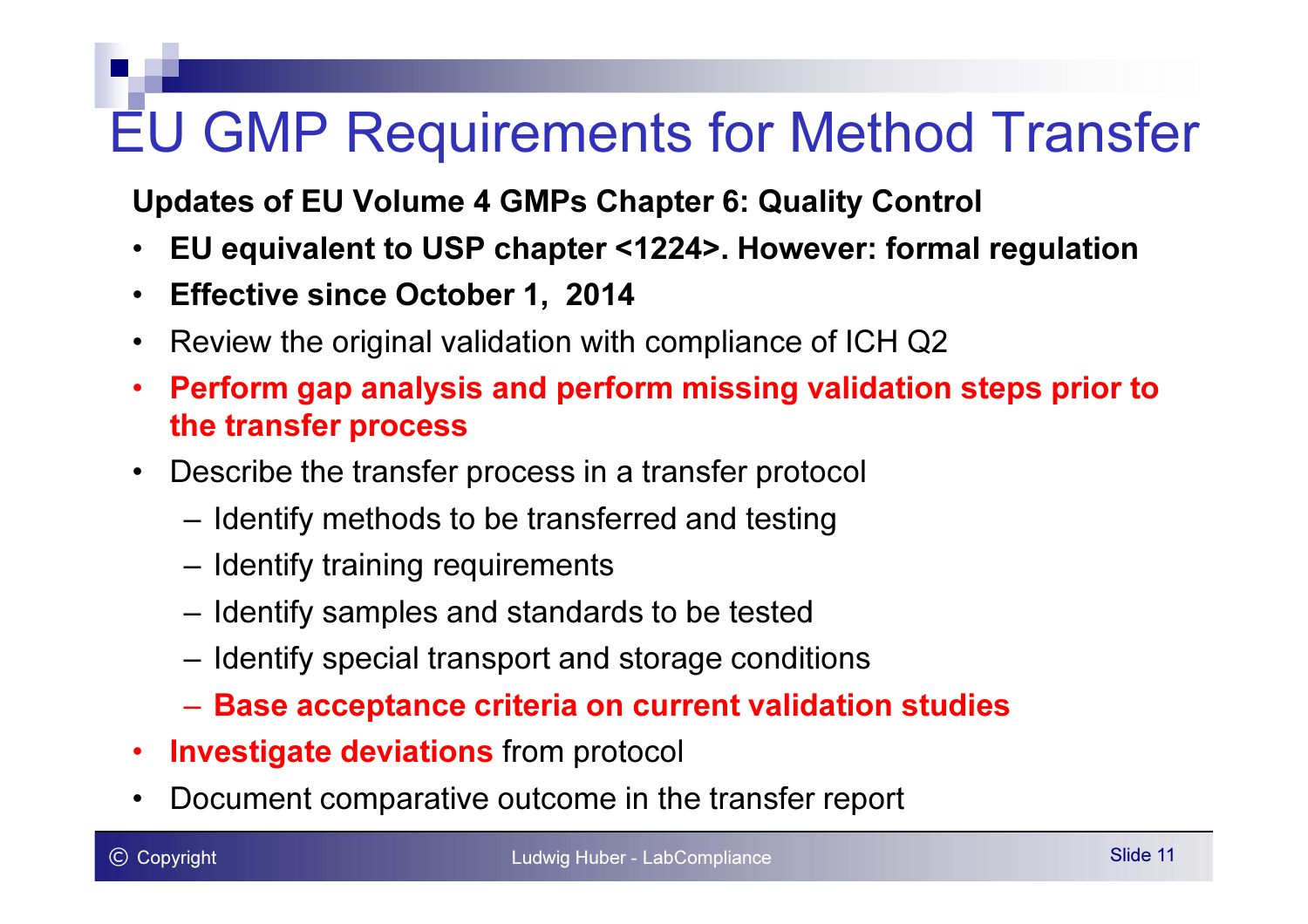### FDA Guide for Validation of Bioanalytical **Methods**

- Used by sponsors of
	- –Investigational new drug applicationns (INDs)
	- –New drug applications (NDAs)
	- –Abbreviated new drug applications (ANDAs)
	- –Biologic liscence applications (BLAs)
- Applies to
	- –Bioequivalency studies (BE) CFR 320.29
	- –Bioavailability studies (BA) CFR 320.29
	- –Non-clinical pharmacology / toxicology studies (CFR 58)
- Studies related to
	- –Human drug approval process
	- –Veternary drug approval process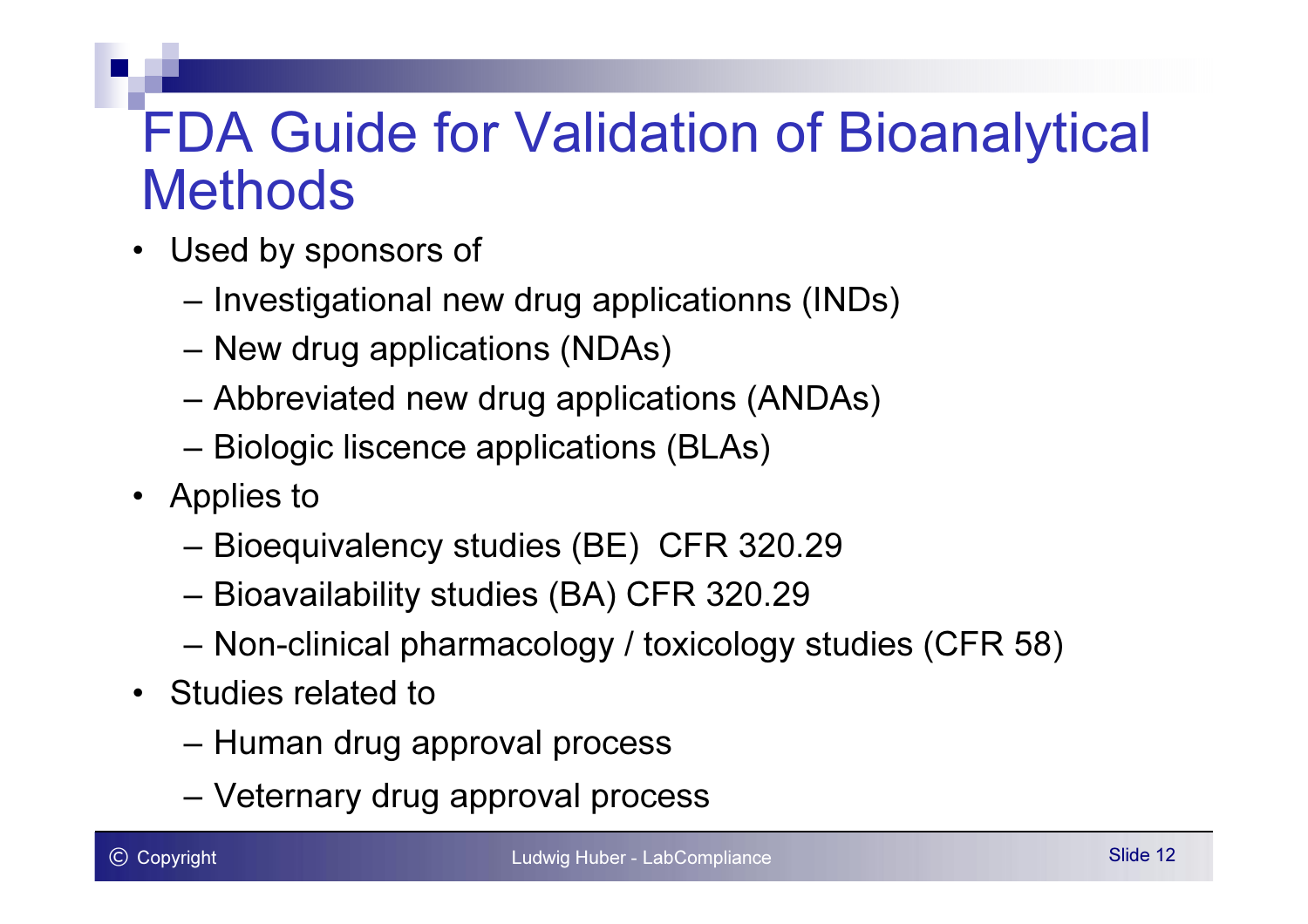# Difference to Guidance from 2001

- Similar to the the EMA guidance (no real conflict)
- •Includes requirements for System Suitability Testing (SST)
- •Inclusion of Incurred Sample Re-analysis
- • Specification of a minimum number of runs for Validation (Chromatography and Ligand Binding assays,)
- $\bullet$  Recommend Calibration Standards and QCs should be prepared from Different Stock solutions
- $\bullet$ Concentrations below the LLOQ should be reported as zeros
- • Sample Analysis Reporting should include: All accepted and rejected analytical runs
- Some minor details, e.g.,
	- –2001 '... calculations of accuracy and precision excluding values that are determined as outliers <mark>can</mark> also be reported'
	- –2013 '... calculations of accuracy and precision excluding values that are determined as outliers <mark>should</mark> also be reported'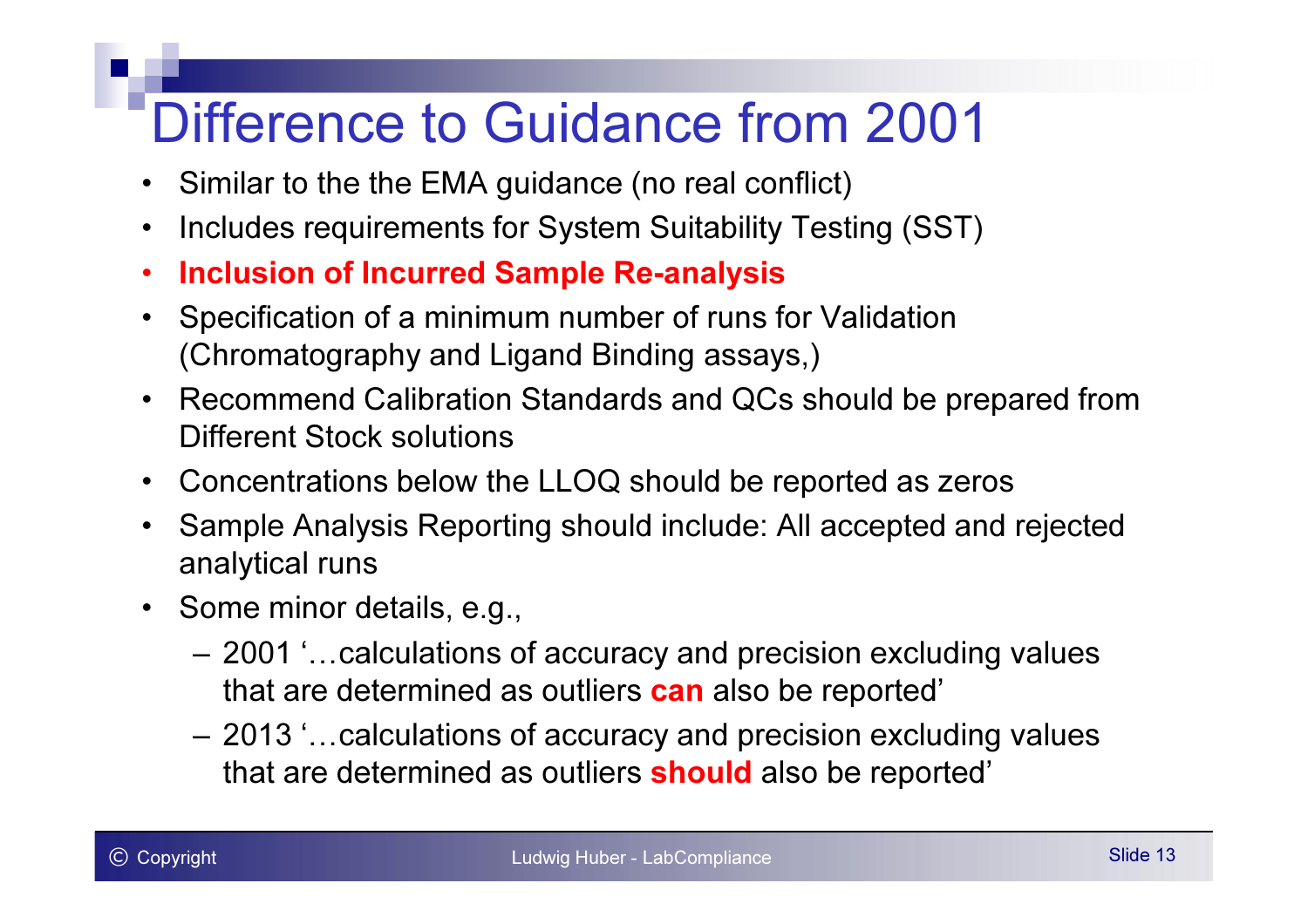# Incurred Sample Reanalysis (ISR)

- $\bullet$ Necessary component of bioanalytical method validation
- • Intend: verify the reliability of the reported analyteconcentration
- Conducted by repeating and verifying the analysis of <sup>a</sup> subject sample from a given study on different days
- Original and repeat analysis use the same procedures
- •Expected for each human BE study
- • Expected at least once for each non-clinical method andsubject
- Total number of ISR samples should be 7% of studysample size
- 2/3rds of the repeated samples should be within 20% forsmall molecules and within 30% for large molecules (SOP!)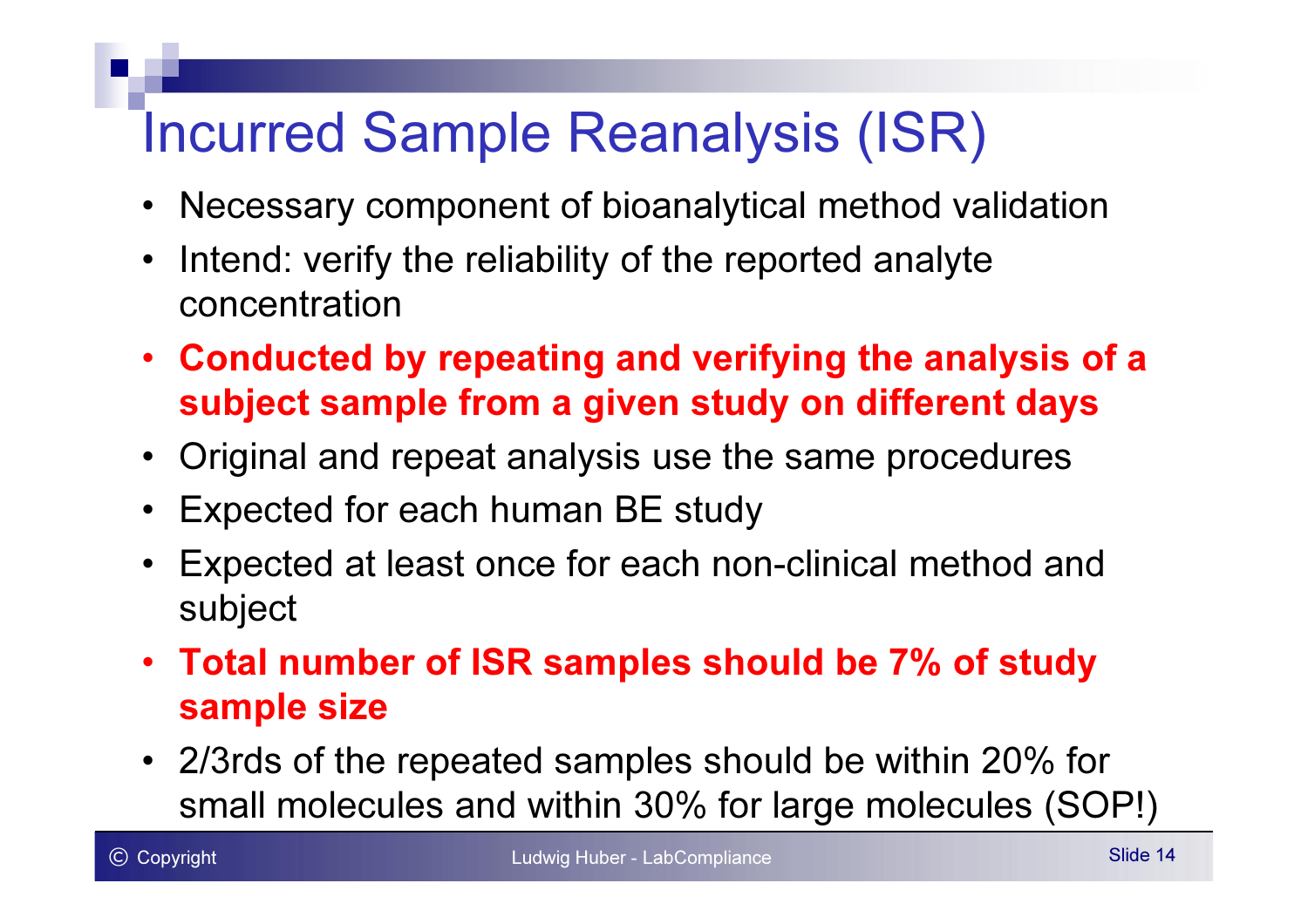### USP's 'Thoughts' about Method Validation, Verification and Transfer

- •Obsolescence of chapters <1225>, <1226>, <1224>
- Replace by new chapters
	- – <1220> Lifecycle Management of Analytical Procedureswith many details, not mandatory
	- –<220> basic requirements, mandatory
	- –Fits USP's approach for two chapters on the same topic
	- –Below 1000: short, mandatory,
	- –Above 1000: detailed, voluntary
- Include acceptance criteria in general chapters whereapproppriate (e.g., USP 233, Elemental Impurities)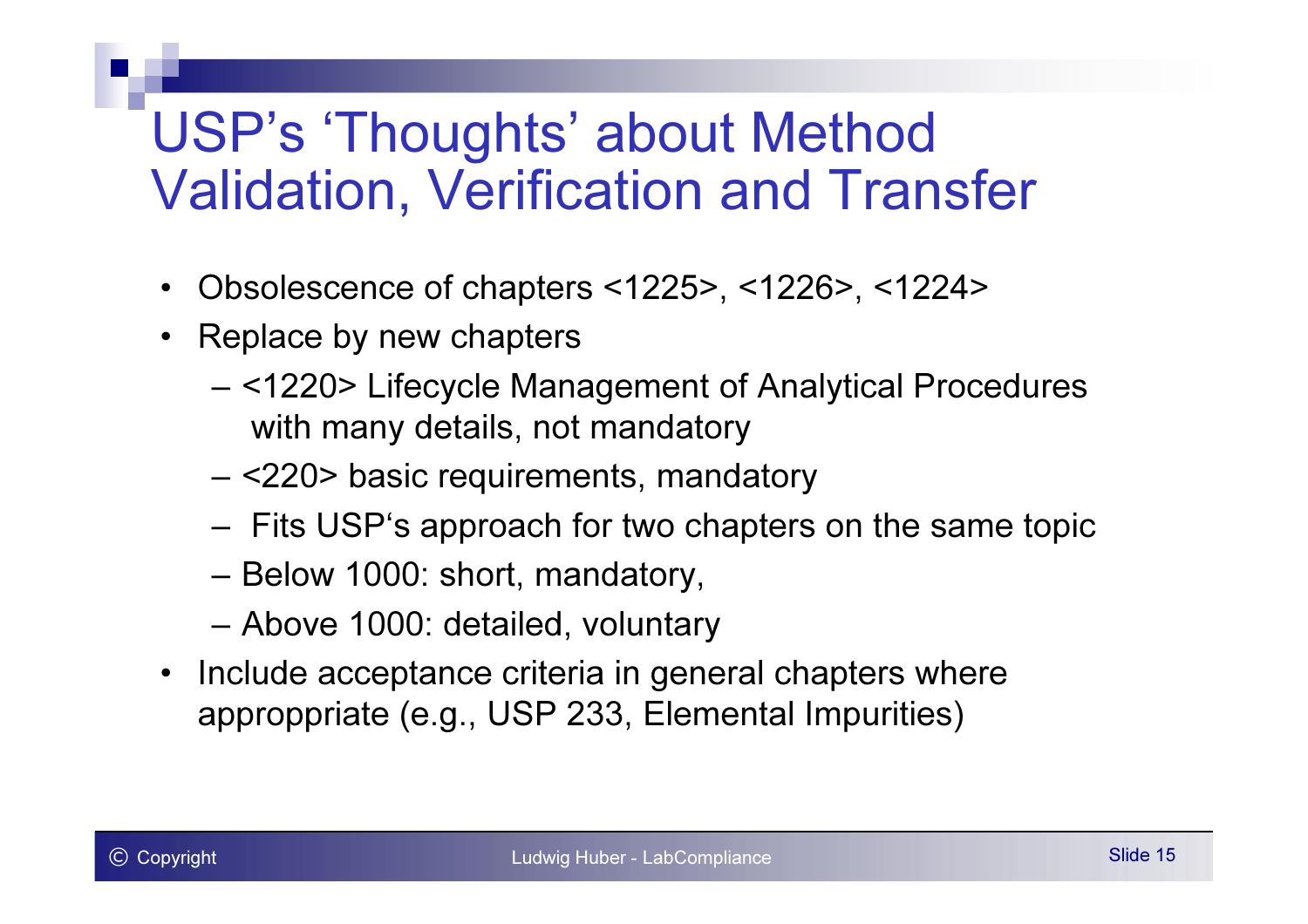### USP Chapter <1200>: Requirements for Compendial Validation

- Establishes the types of data that the USP is expecting to see in order to determine the acceptability of a procedure prior to its inclusion in the thePharmacopeia.
- Includes measurable parameters and clear criteria
- Acceptability of a procedure is evaluated by means of six standardized studies: Precision, Accuracy, Specificity, Range, Accuracy, and Detectability.
- Eliminates LOQ and Linearity

Not in line with ICH Q2 ?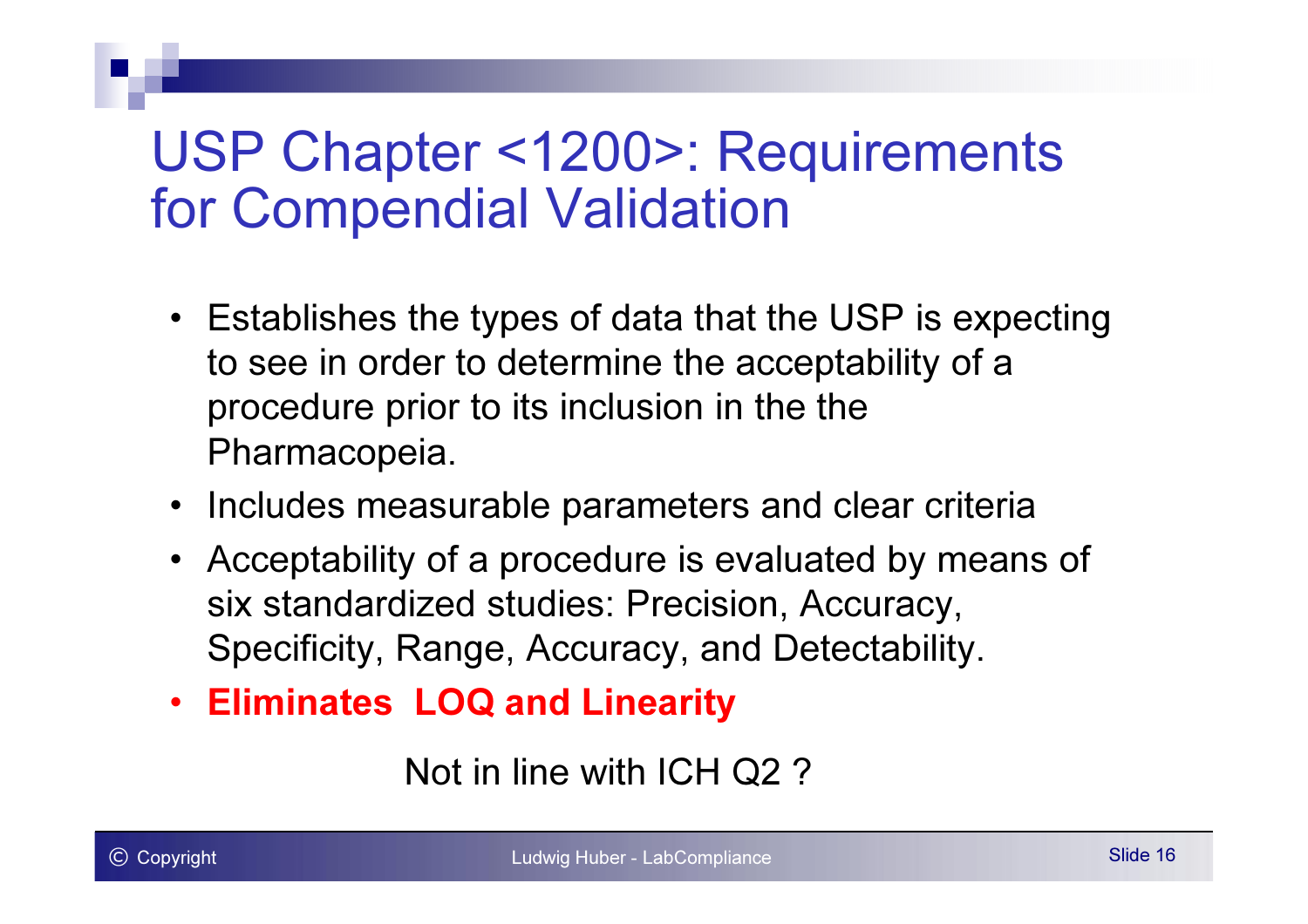### USP Chapter <1210>: Statistical Tools for Procedure Validation

- $\bullet$  Intended to be a companion to <1225>: Validation of Compendial Procedures,
- Provides appropriate statistical methods and examples to aid method validation.
- Analytical performance characteristics that are discussed from a statistical perspective in the sections that follow are: Accuracy, Precision, Detection Limit. Quantitation Limit, Linearity, Range (Different from Chapter <1200>)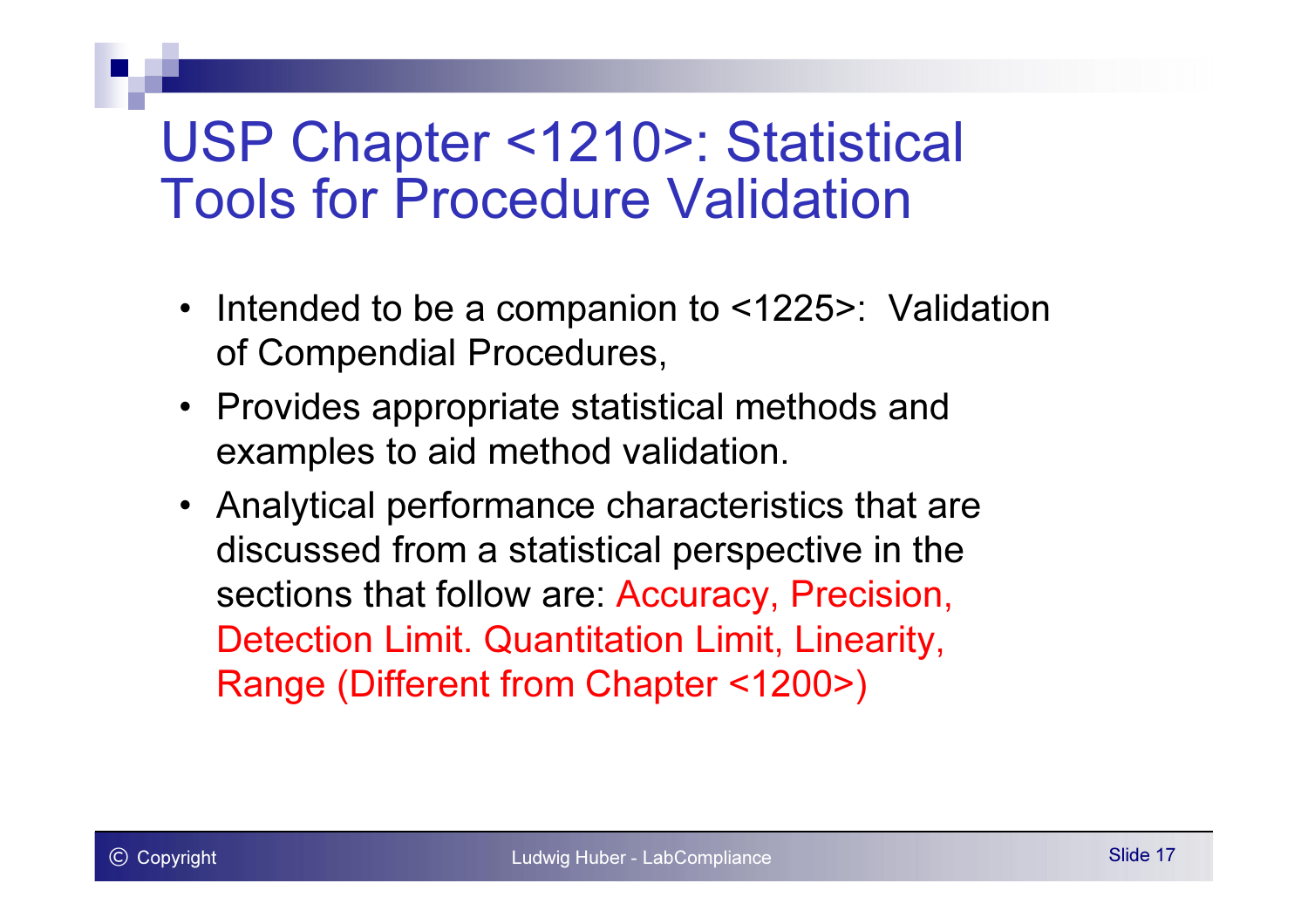USP PF Stimuli Paper: Lifecycle Management of Analytical Procedures:Method Development, Procedure Performance, Qualification, and Procedure Performance **Verification** 

- Authored by the USP Validation and Verification Expert Panel
- Discusses how the modern concept of a lifecycle model can be applied to analytical procedures
- Proposal to integrate validation, transfer and verification intothe analytical procedure lifecycle process
- Includes three stages
	- design with development and understanding
	- Performance qualification
	- Continued performance verification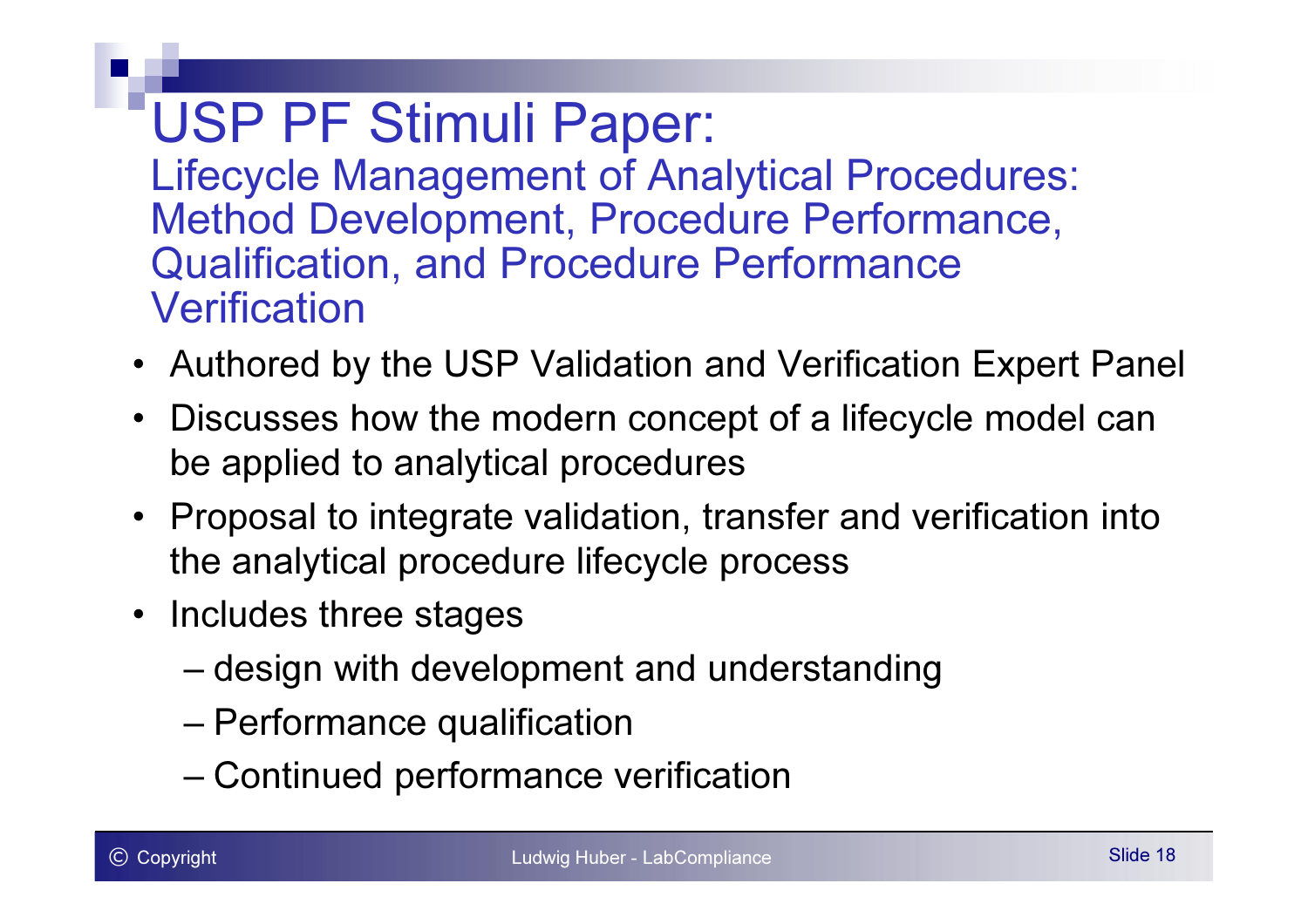### USP's PF Stimuli Paper - Elements

- •Lifecycle approach
- Analytical target profile
- Risk management
- Analytical control strategy
	- Ensures that ATP is realized throughout the lifecycle
- Knowledge management through robustness studies
	- –Acquiring, analyzing, and disseminating information
	- –Ensures ongoing effectiveness of control strategy

#### ATP Analytical Target Profile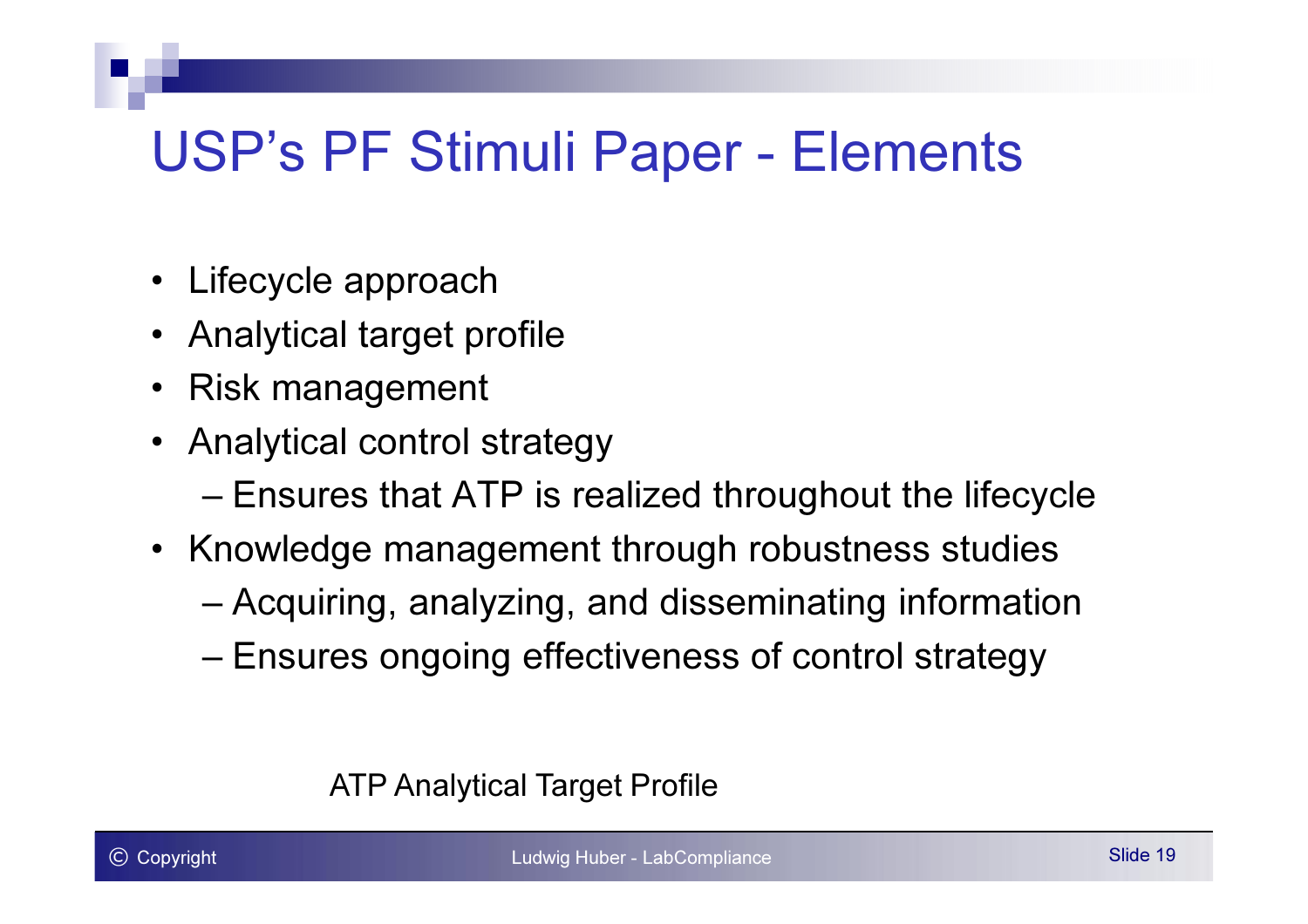# PF Stimuli Paper – 3 Stage Concept

- Procedure design
	- Development and understanding
	- Robustness studiés
	- Knowledge gathering
- Procedure performance qualification
	- Demonstrate that the procedure is fit for purpose
	- Methods meets criteria as defined in the ATP
- Continued procedure performance verification
	- –Routine monitoring: system suitability test, QC<br>semples, trend aborts samples, trend charts
	- Continuous improvement

ATP Analytical Target Profile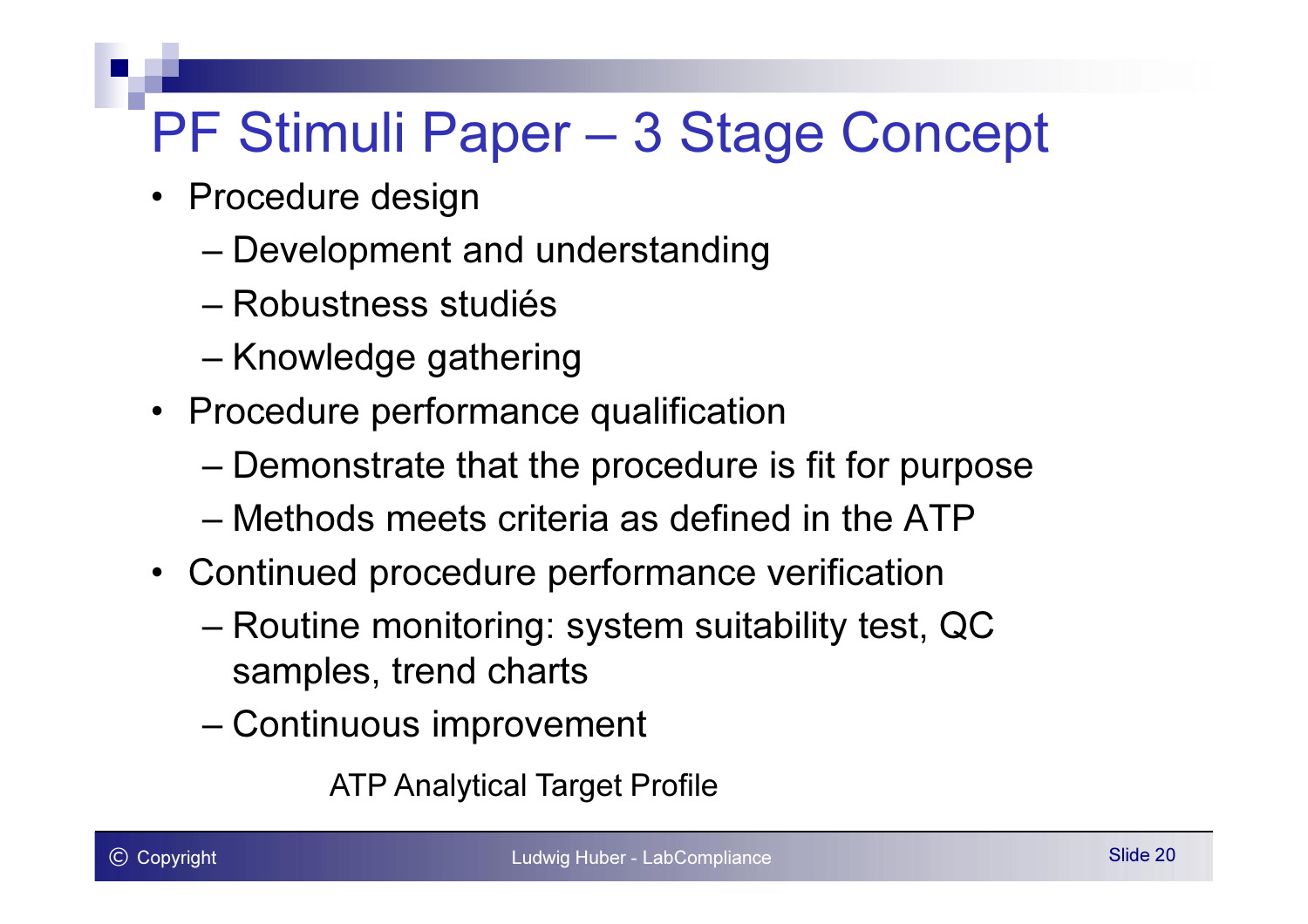### PDA Technical Report 57: Analytical Method Validation and Transfer for Biotechnology Products

- Describes method lifecycle steps from design and<br>development to qualification and transfer development to qualification and transfer
- Has sections on
	- Assessment of method validation readiness
	- –Risk assessment process
	- Setting method validation acceptance criteria
	- Analytical method validation according to ICH Q2
	- Good practical examples, e.g., intermediate precisionand an execution matrix
	- –Analytical method transfer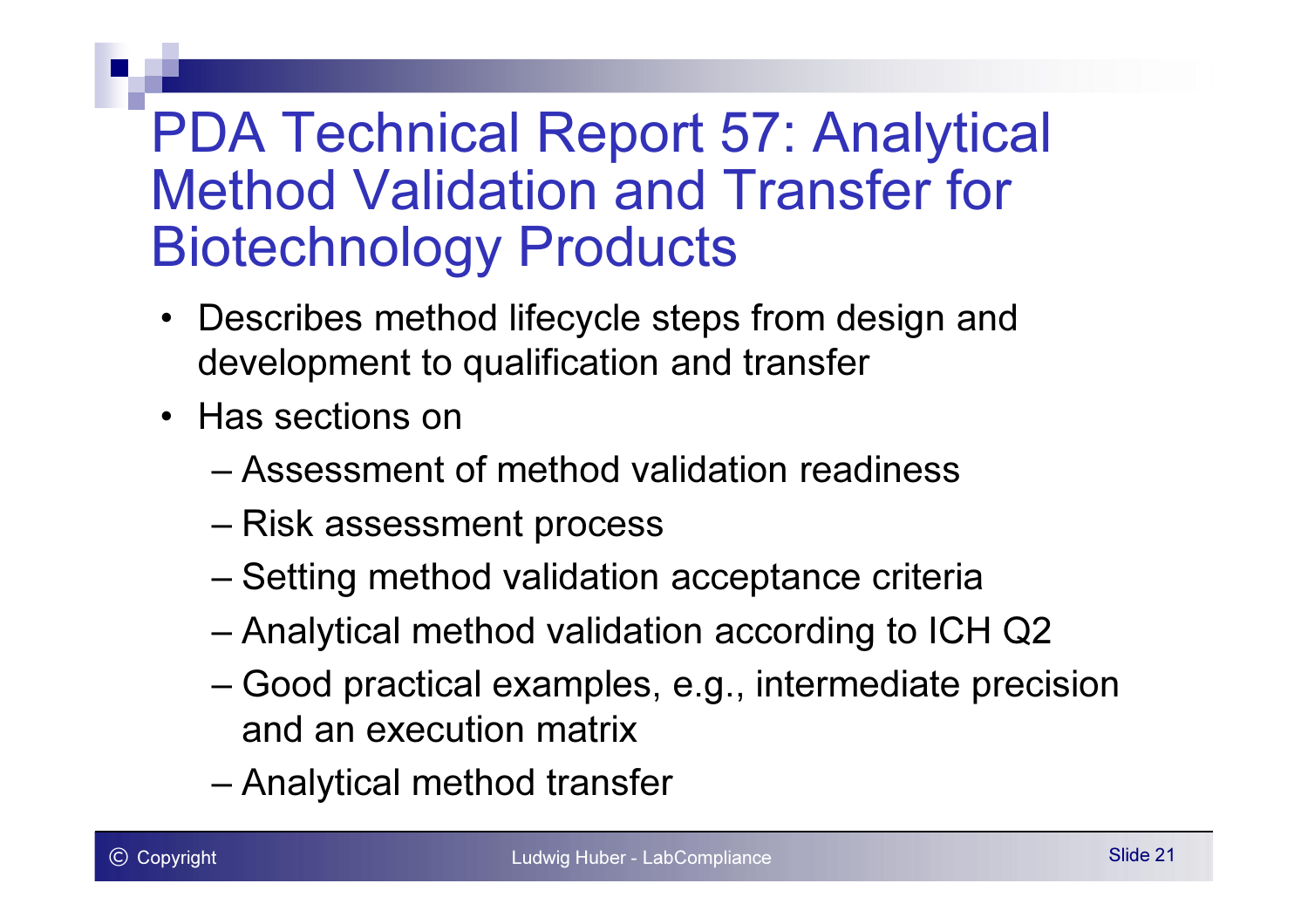## FDA Guide – Analytical Method Validation

#### What's New?

- •Promotes lifecycle management
- • Has chapter on method development with focus on robustness testing
- • Requires submission of method development data when supporting validation
- • Refers to ICH Q2 for validation parameters and tests
- $\bullet$  Includes components of Quality by  $\bm{\mathsf{Design}}\left(\textsf{QbD}\right)$
- •Frequent mentioning of risk assessment
- $\bullet$  Includes chapters on verification of compendial methods and method transfer
- •Includes chapter on alternative methods

Guidance for Industry **Analytical Procedures and** Methods Validation for Drugs and Biologics

#### **DRAFT GUIDANCE**

This guidance document is being distributed for comment purposes only.

Comments and suggestions regarding this draft document should be submitted within 90 days of publication in the Federal Register of the notice announcing the availability of the draft guidance. Submit electronic comments to http://www.regulations.gov. Submit written comments to the Division of Dockets Management (HFA-305), Food and Drug Administration, 5630 Fishers Lane, rm. 1061, Rockville, MD 20852. All comments should be identified with the docket number listed in the notice of availability that publishes in the Federal Register.

For questions regarding this draft document contact (CDER) Lucinda Buhse 314-539-2134, or (CBER) Office of Communication, Outreach and Development at 800-835-4709 or 301-827-1800

> U.S. Department of Health and Human Services Food and Drug Administration Center for Drug Evaluation and Research (CDER) Center for Biologics Evaluation and Research (CBER)

> > February 2014 **CMC**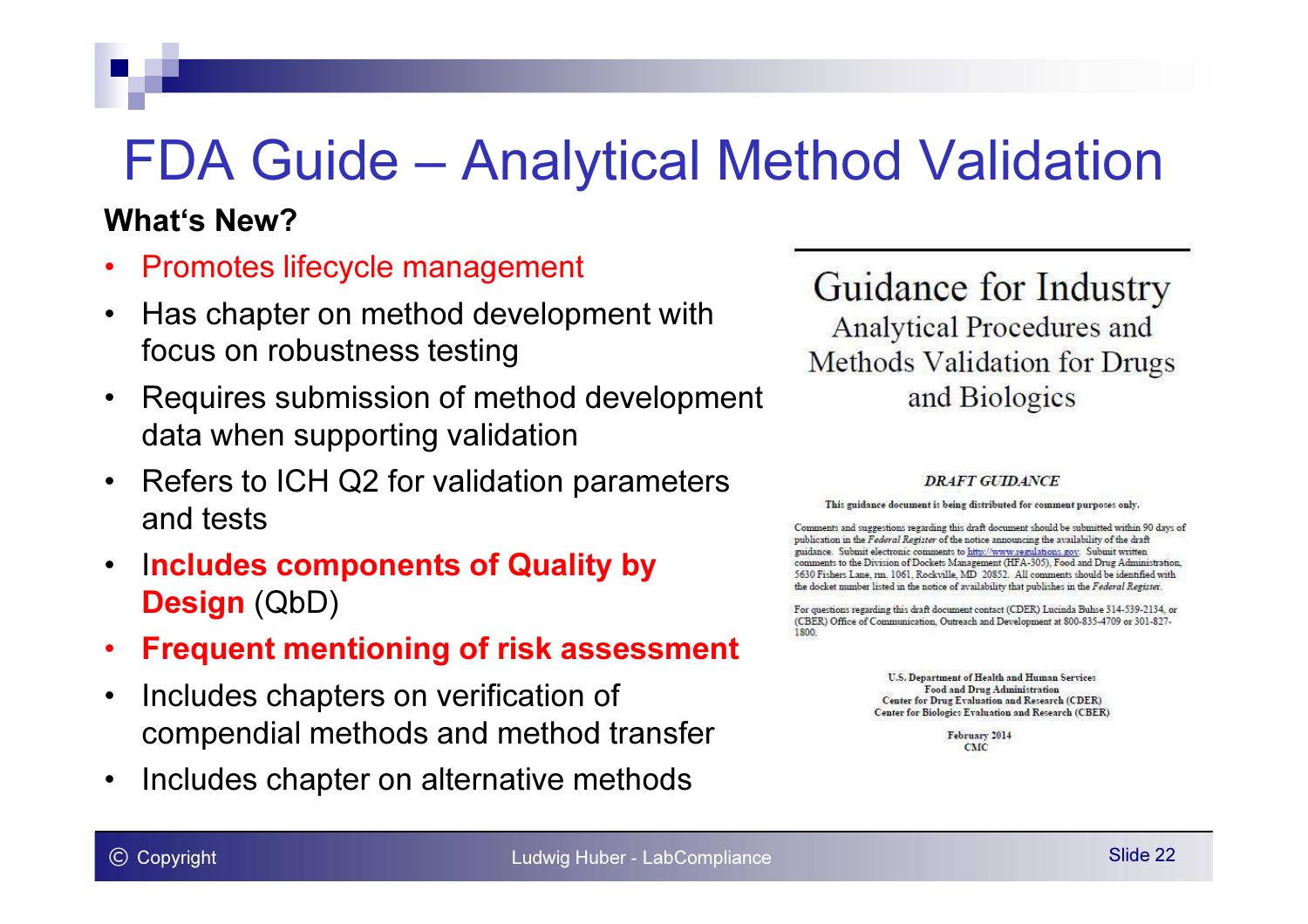# Scope of the Guidance

- Replaces the draft guidance from 2000
- Replaces the FDA guidance "Submitting Samples and Analytical Data for Methods Validation" from 1987
- Drug substances, drug products, in abbreviated newdrug applications (ANDA) and new drug applications<br>NPA\ and fackielasis lissues applications (DLA\ NDA), and for biologic license applications (BLA)
- Recommended to look at for INDAs
- Complements ICH Q2 (R1)
- Method development and validation of non-compendial methods
- Verification of compendial methods
- Method transfer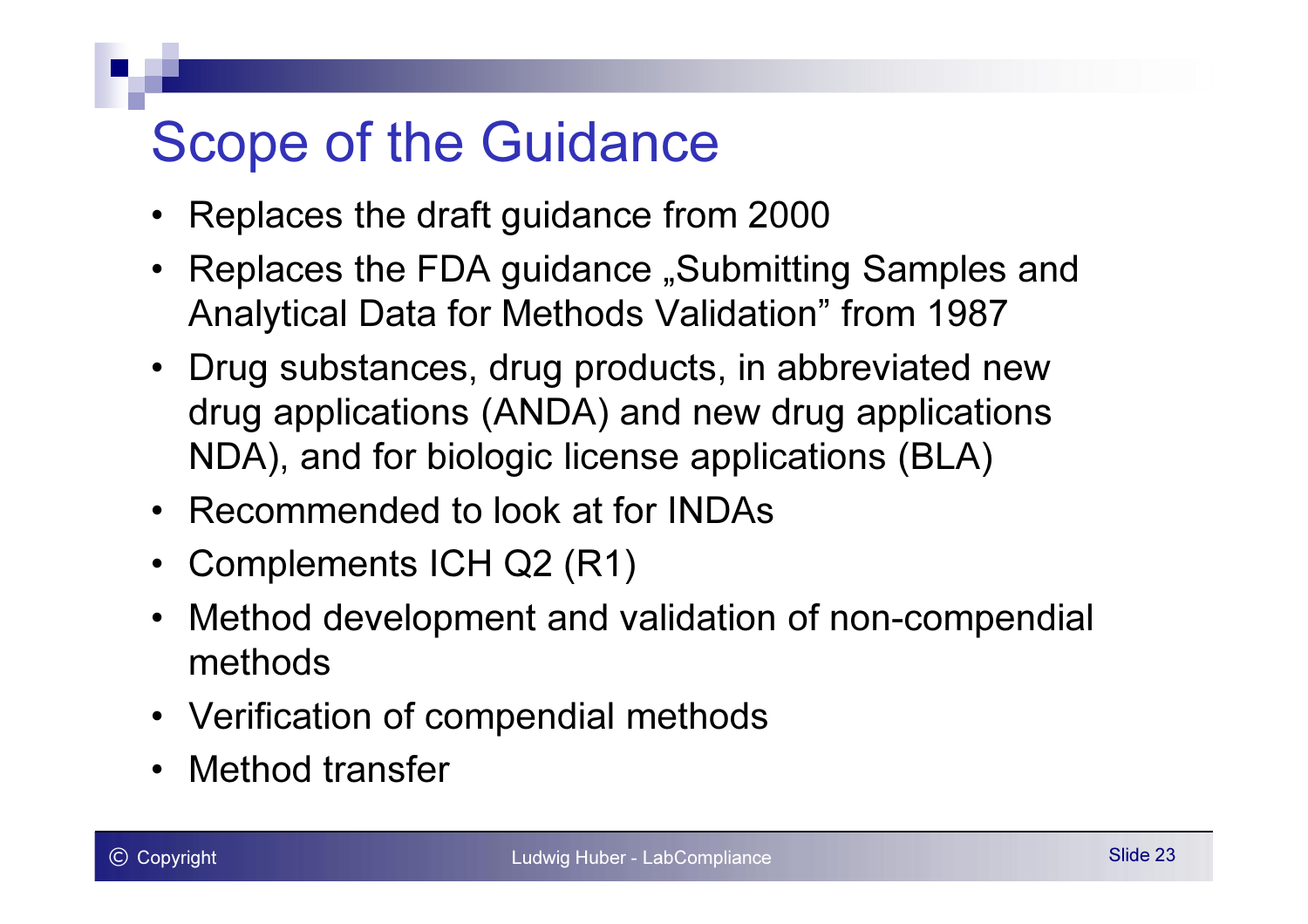### Analytical Methods Development

- Robustness of a method should be evaluated during early stages of development, because results will influence the ideal technique and parameters
- A systematic approach should be adopted for robustness studies, e.g., design of experiments with method parameters
- Start with an initial risk assessment followed with **multivariate** experiments
- $\bullet$  Development data should be submitted within the method validation section if they support the validation of the method.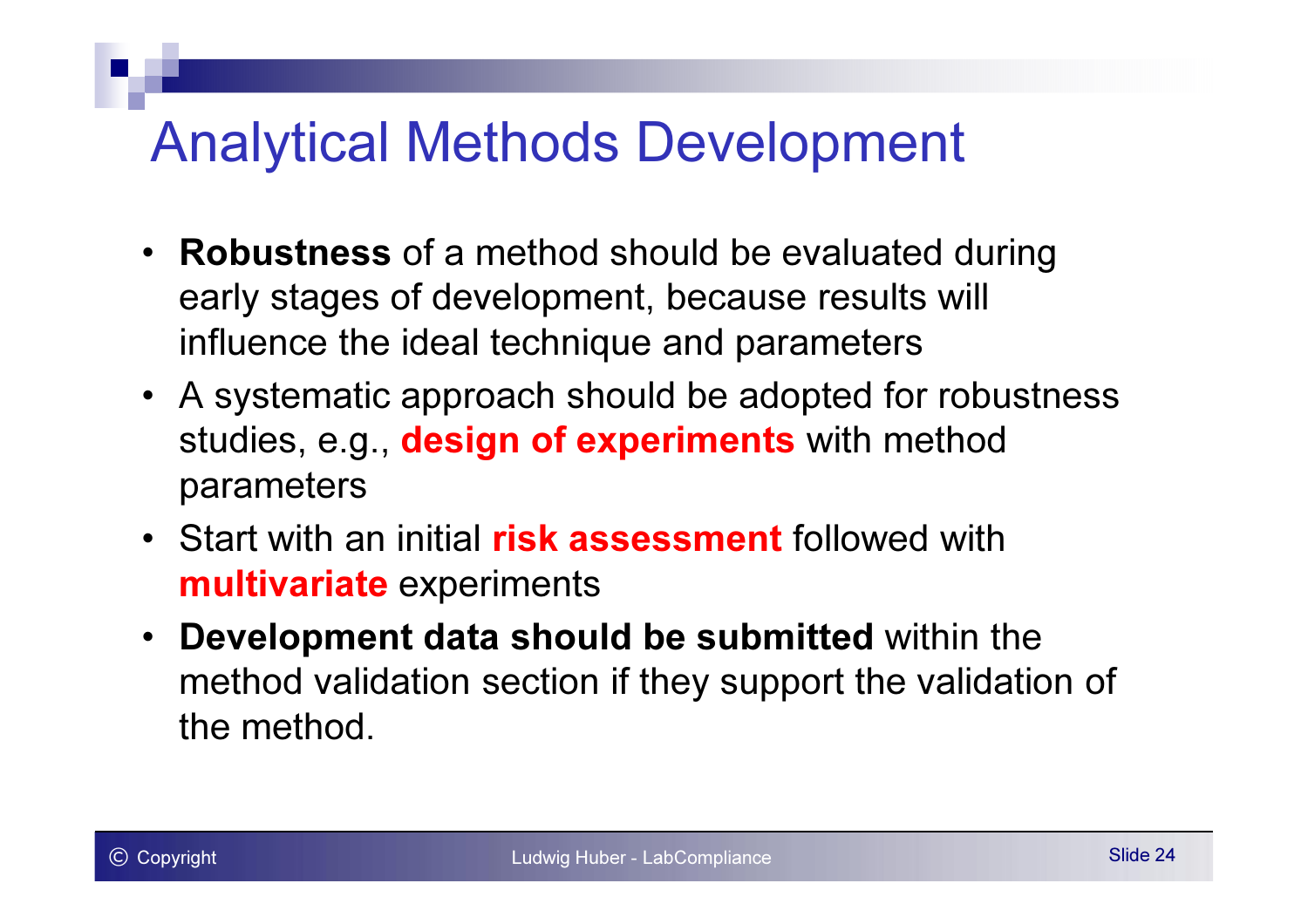### Noncompendial Analytical Procedures

- Validation data and protocols must be generated following current good manufacturing practices
- Instruments must be qualified and operated under GMP
- ICH Q2(R1) considered primary reference for recommendations and definitions on validation characteristics for analytical procedures
- Submitted data must include results from robustness testing (typically conducted during method development)
- • Method conditions and post-approval changes must be submitted to FDA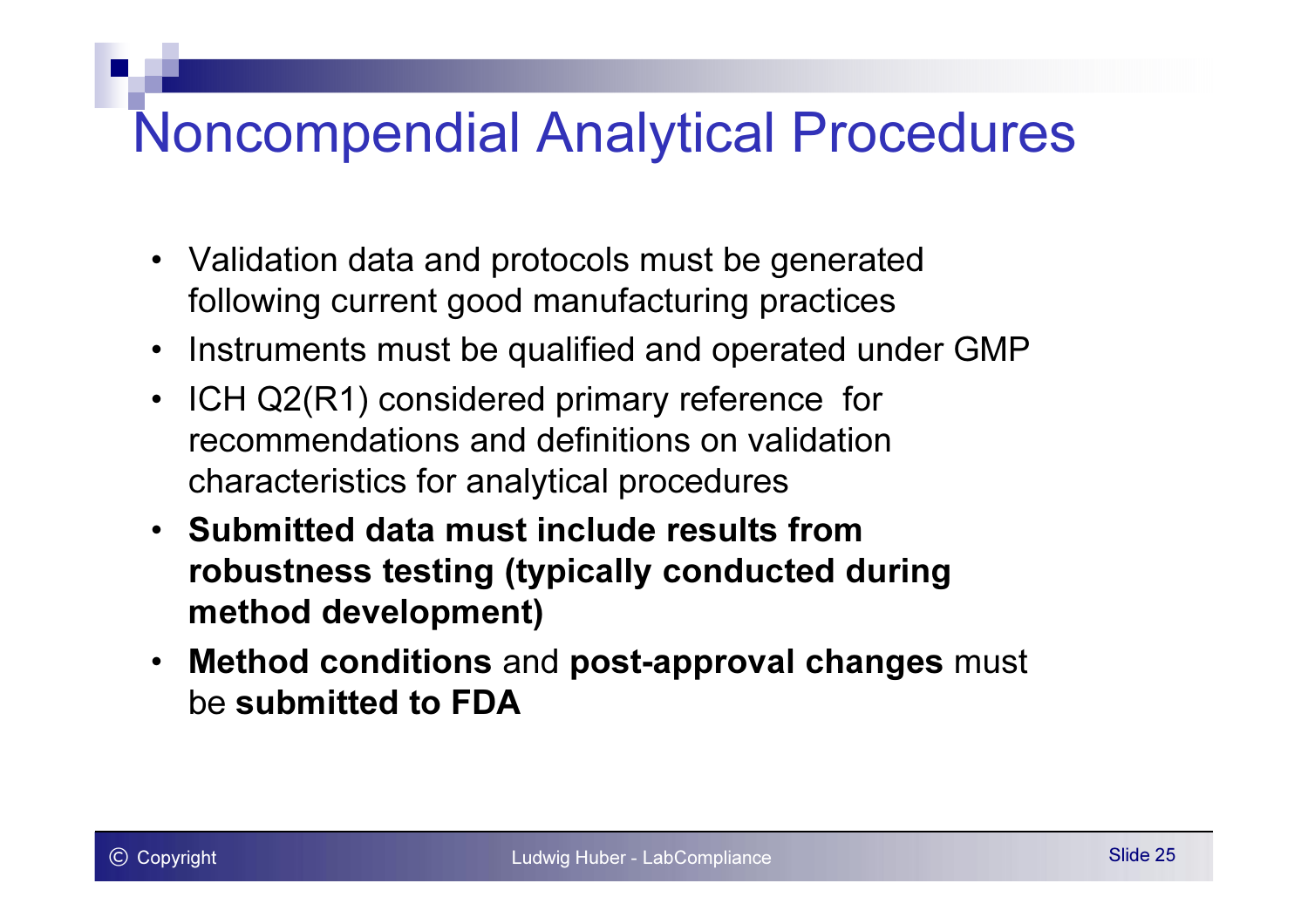### Revalidation

- When a change is made to an analytical procedure (e.g., a change in a piece of equipment or reagent or because of a change in manufacturing process or formulation), revalidation of all or part of the analytical procedure should be considered
- You should revalidate to ensure that the analytical procedure maintains its critical performance characteristics (e.g., specificity, precision, accuracy, etc).
- The degree of revalidation depends on the nature of the change.

# No mention of time-based periodic revalidation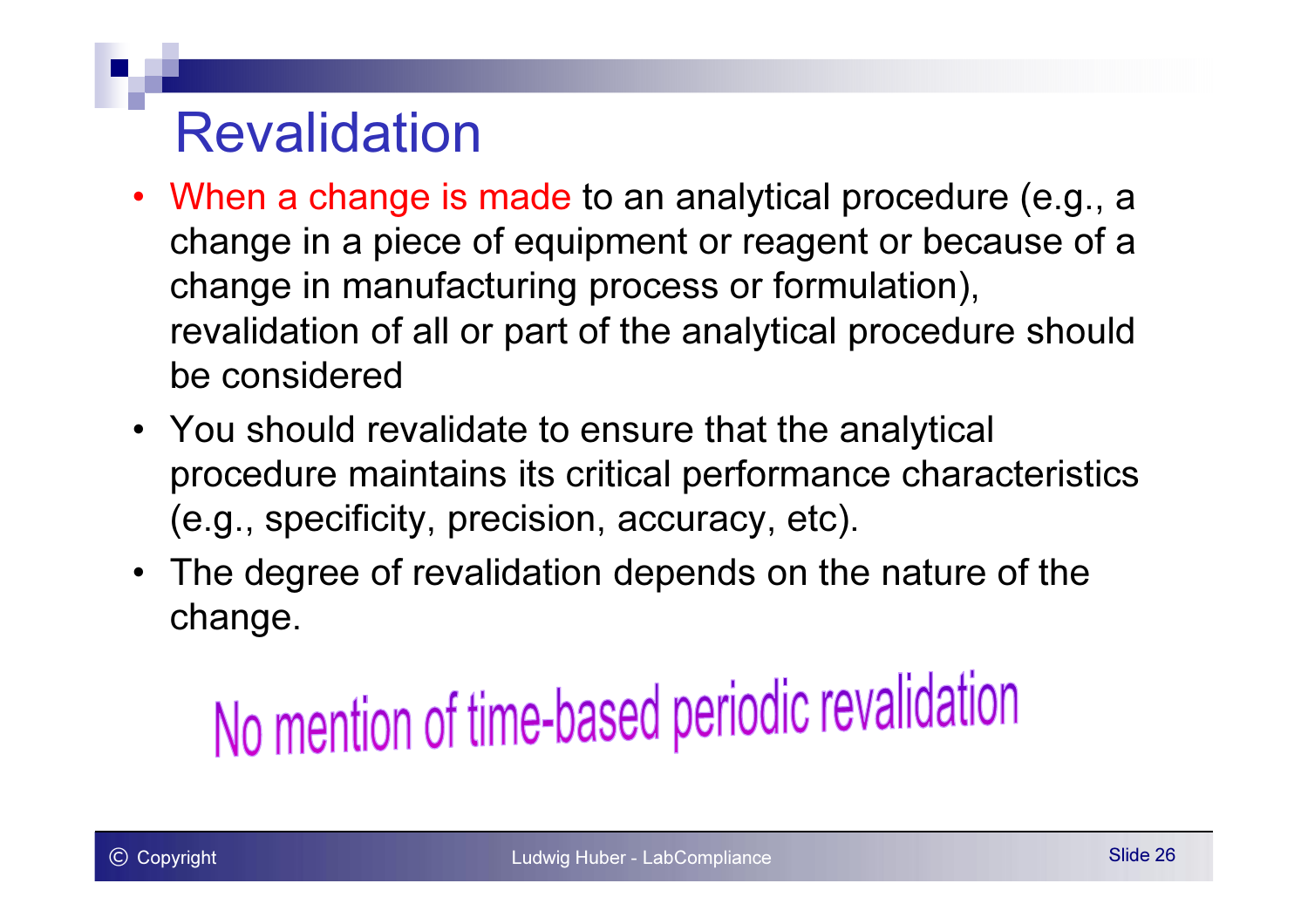### Life Cycle Management of Analytical Procedures

- During routine use of the method trend analysis on method performance •should be performed at regular intervals to evaluate the need to optimize the analytical procedure or to revalidate all or a part of the analytical procedure.
- • Over the life cycle of a product, new information (e.g., a better understanding of product CQAs or awareness of a new impurity) may warrant the development and validation of a new or alternative analytical method.
- •Applicants should **periodically evaluate** the appropriateness of an analytical methods and consider new or alternative methods
- •If an analytical procedure can only meet the established system suitability requirements with repeated adjustments to the operating conditions stated in the analytical procedure, the analytical procedure should be reevaluated, **revalidated, or amended,** as appropriate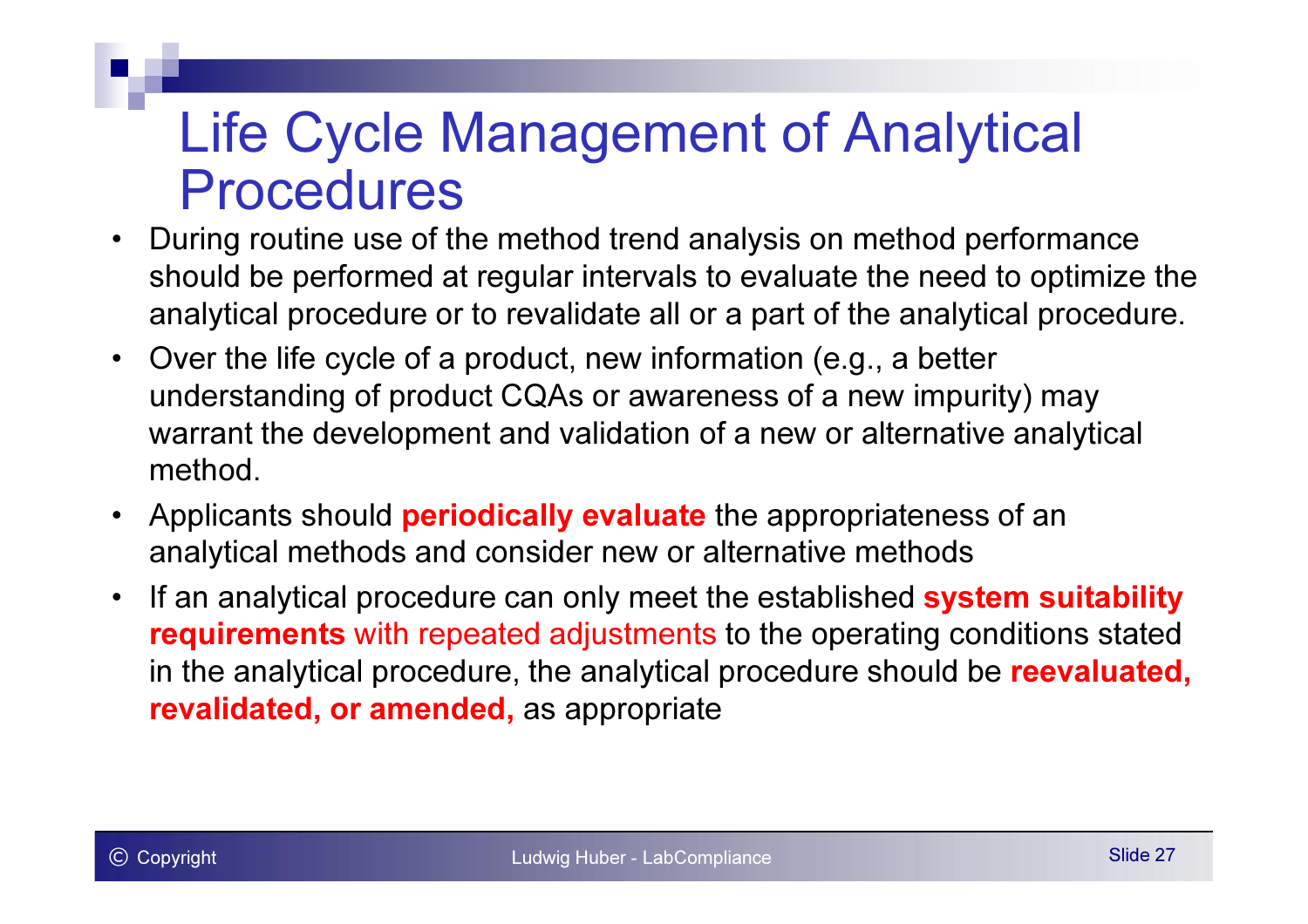### Quality by Design for Analytical Methods

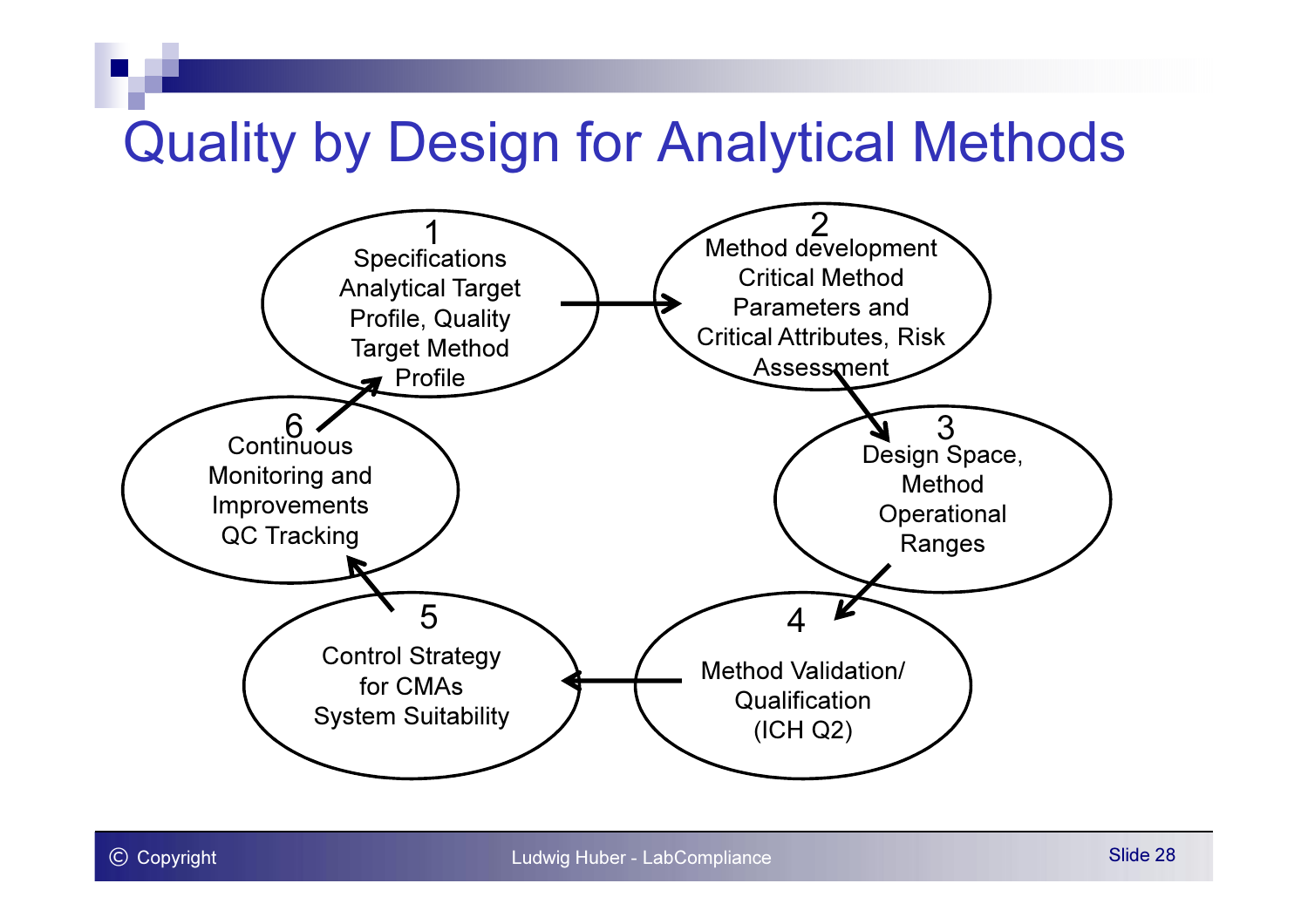### Define the Analytical Target Profile (ATP) and the Quality Target Method Profile (QTMP)

- Method operational intent (what the method has to measure)•Inputs from end-user department
	- – Ease of use, analysis cycle time, acceptable solvents, analysis cycle time
- $\bullet$  Method performance characteristics, e.g., precision, accuracy, specificity, LOD/LOQ, linearity
- $\bullet$ Acceptance criteria
- Which instruments will be used, where will the method be used (specific lab, specific site, global)

Example (incomplete): Quantitative impurity analysis compound at ≥0.05% with an accuracy and precision of 15% RSD at the limit of quantitation and 5% at 20x LOQ.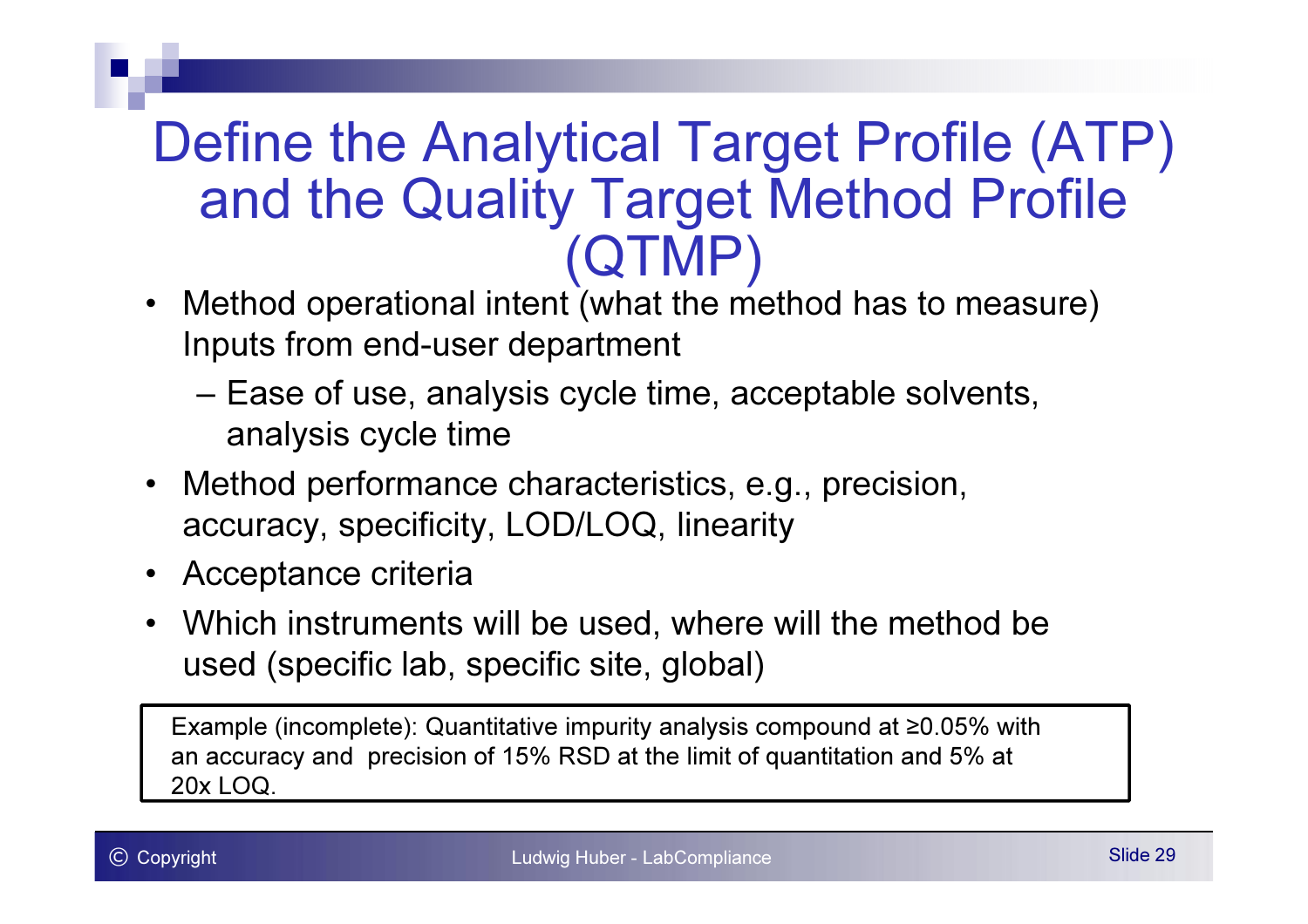### Fishbone Diagram Example: HPLC

#### Critical Method Parameters

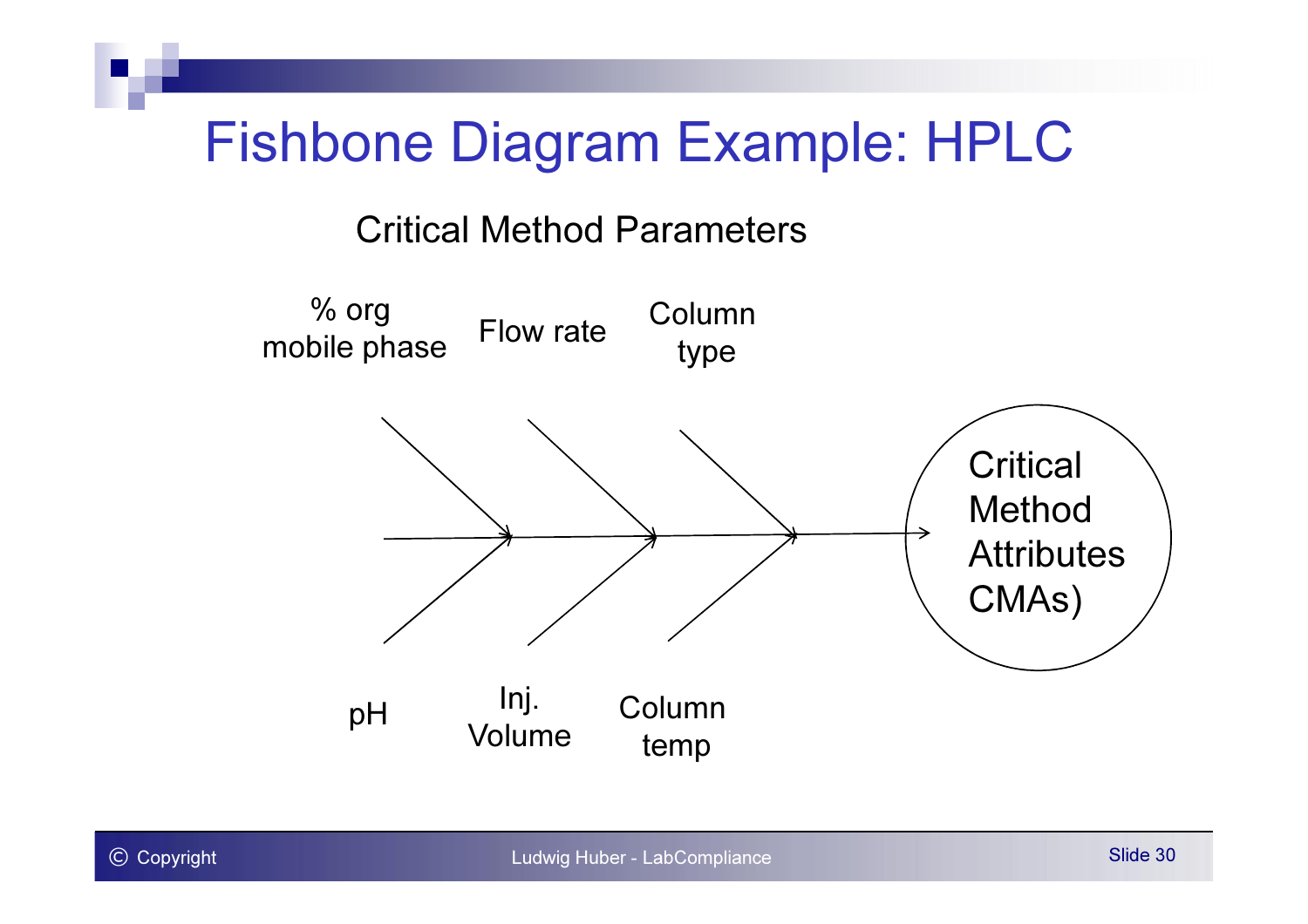### Example Prioritization MatrixImpact of method variables on method attributes

| <b>Method</b><br>variables<br><b>Method attributes</b> | col.<br>temp.  | flow rate | pH             | <b>%organic</b><br>phase | <b>UV</b><br><b>Wave-</b><br>length |
|--------------------------------------------------------|----------------|-----------|----------------|--------------------------|-------------------------------------|
| <b>LOQ</b>                                             | 1              | 2         | 3              | 3                        | 2                                   |
| Linearity                                              | $\overline{2}$ |           | $\overline{2}$ | 3                        | $\overline{2}$                      |
| Repeatability                                          | $\overline{2}$ | 1         | $\overline{2}$ | $\overline{2}$           | 1                                   |
| Accuracy                                               | $\overline{2}$ | 3         | 1              | 3                        | 1                                   |
| <b>Specificity</b>                                     | $\mathfrak{Z}$ |           | $\overline{2}$ | 3                        | 1                                   |
| <b>Risk Priority</b><br><b>Number (RPN)</b>            | 10             | 8         | 10             | 14                       | 8                                   |

 $1 = low$ ,  $2 = medium$   $3 = high$  impact

 $RPN \geq 9$  included in DOE study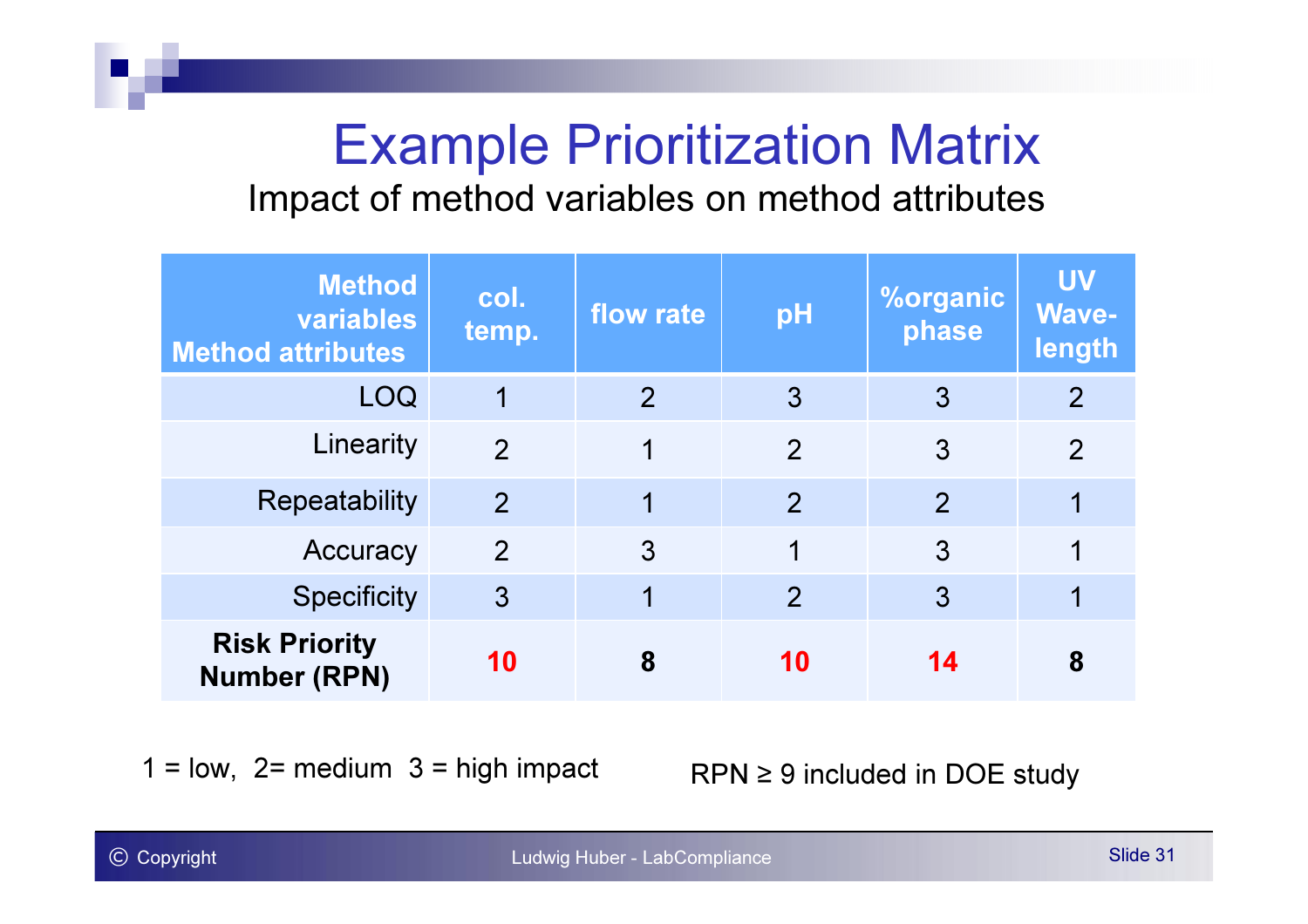### Optimizing through one Variable at a Time vs. **DoE**



Impact of variables 1 and 2 (e.g., %org phase, col temp) on critical method attributes e.g. peak resolution or %recovery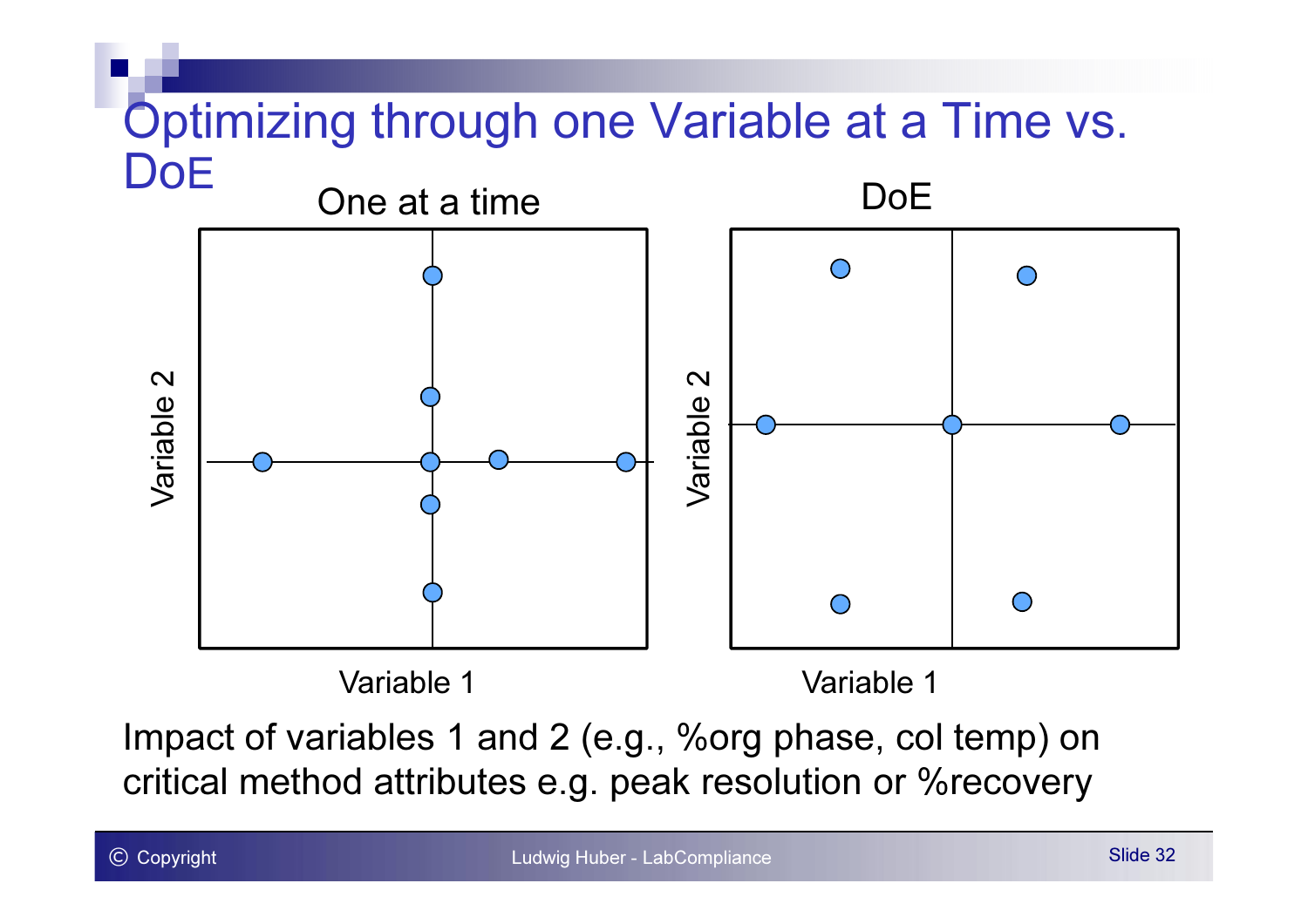### Include different columns in Experiments



Repeat experiments on column 2 and 3.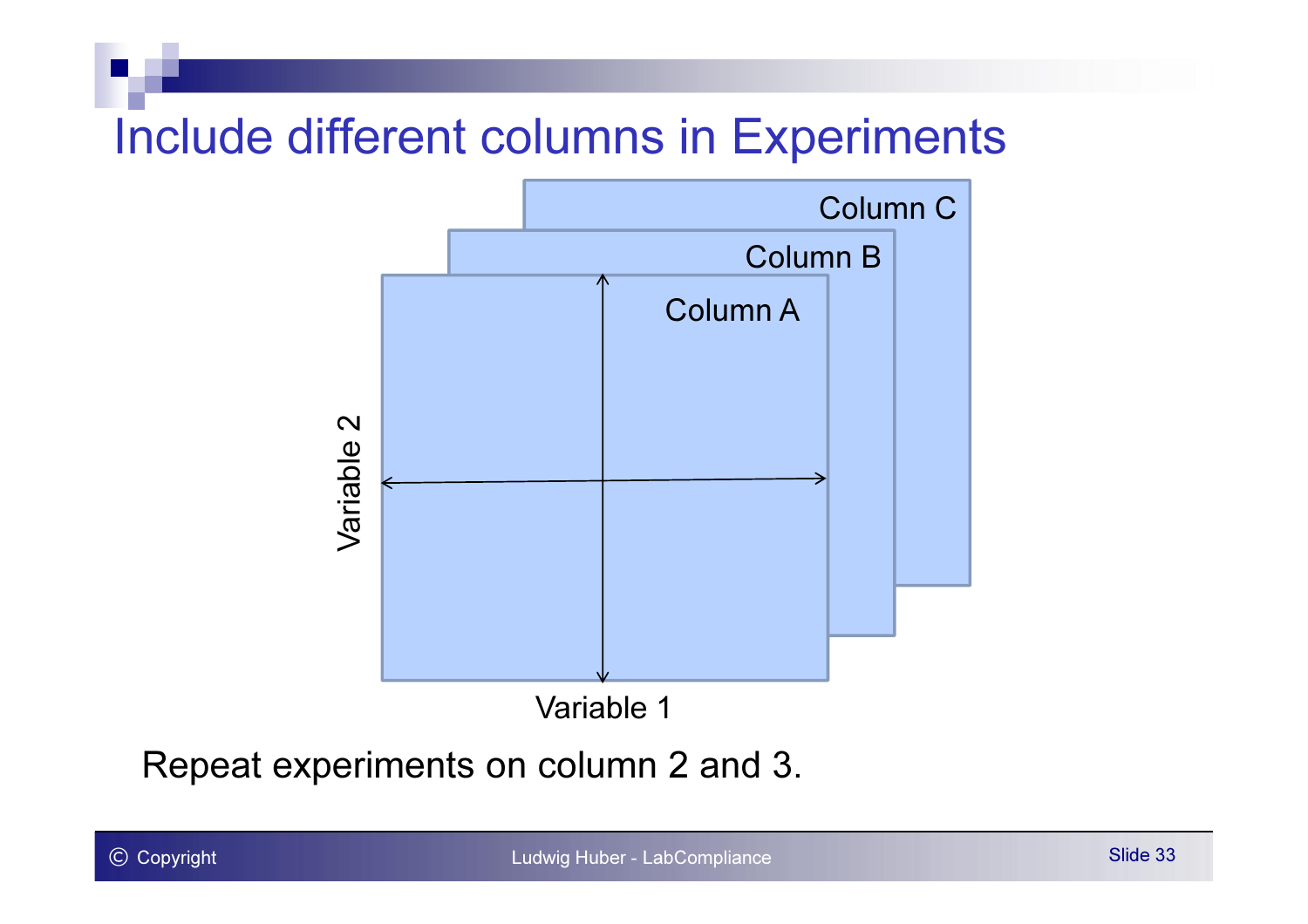# Simple DoE Example for HPLC Method

Impact on Selectivity five variables two levels

| Run#           | % Org. Phase                | pH   | <b>Col. Temp</b> |
|----------------|-----------------------------|------|------------------|
| $\overline{1}$ | $-1$                        | $-1$ | $+1$             |
| $\overline{2}$ | $-1$                        | $+1$ | $+1$             |
| $\overline{3}$ | $-1$                        | $+1$ | $-1$             |
| $\overline{4}$ | $+1$                        | $-1$ | $+1$             |
| 5              | $+1$                        | $-1$ | $-1$             |
| 6              | $+1$                        | $+1$ | $-1$             |
| Level -1 $=$   | 40 % ACN                    | 4.0  | 25 °C            |
| Level $+1 =$   | <b>60% ACN</b><br>40% Water | 6.0  | 40 °C            |

FDA: Need sufficient statistical power to support analytical "Design Space"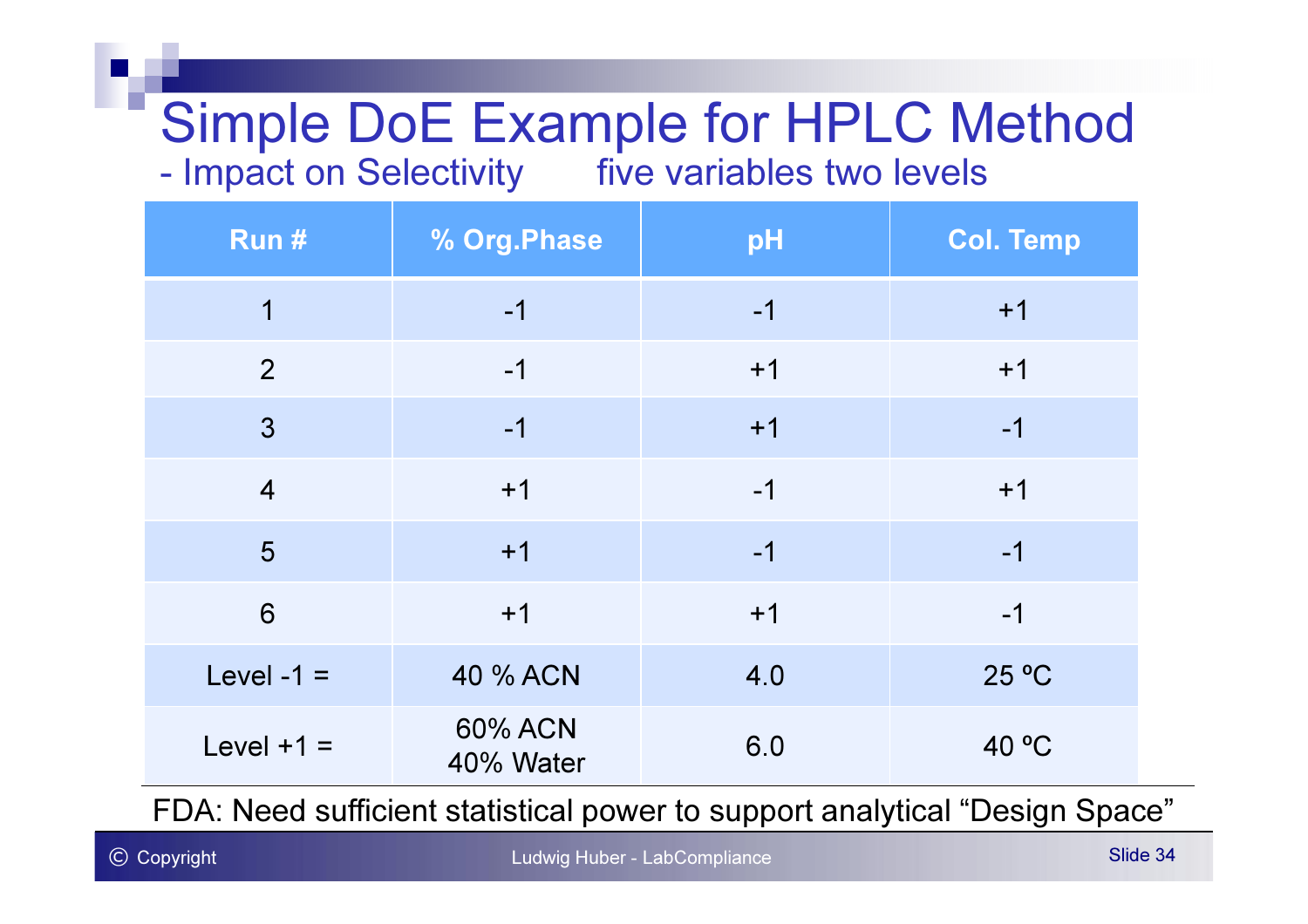### Example with 4 Variables

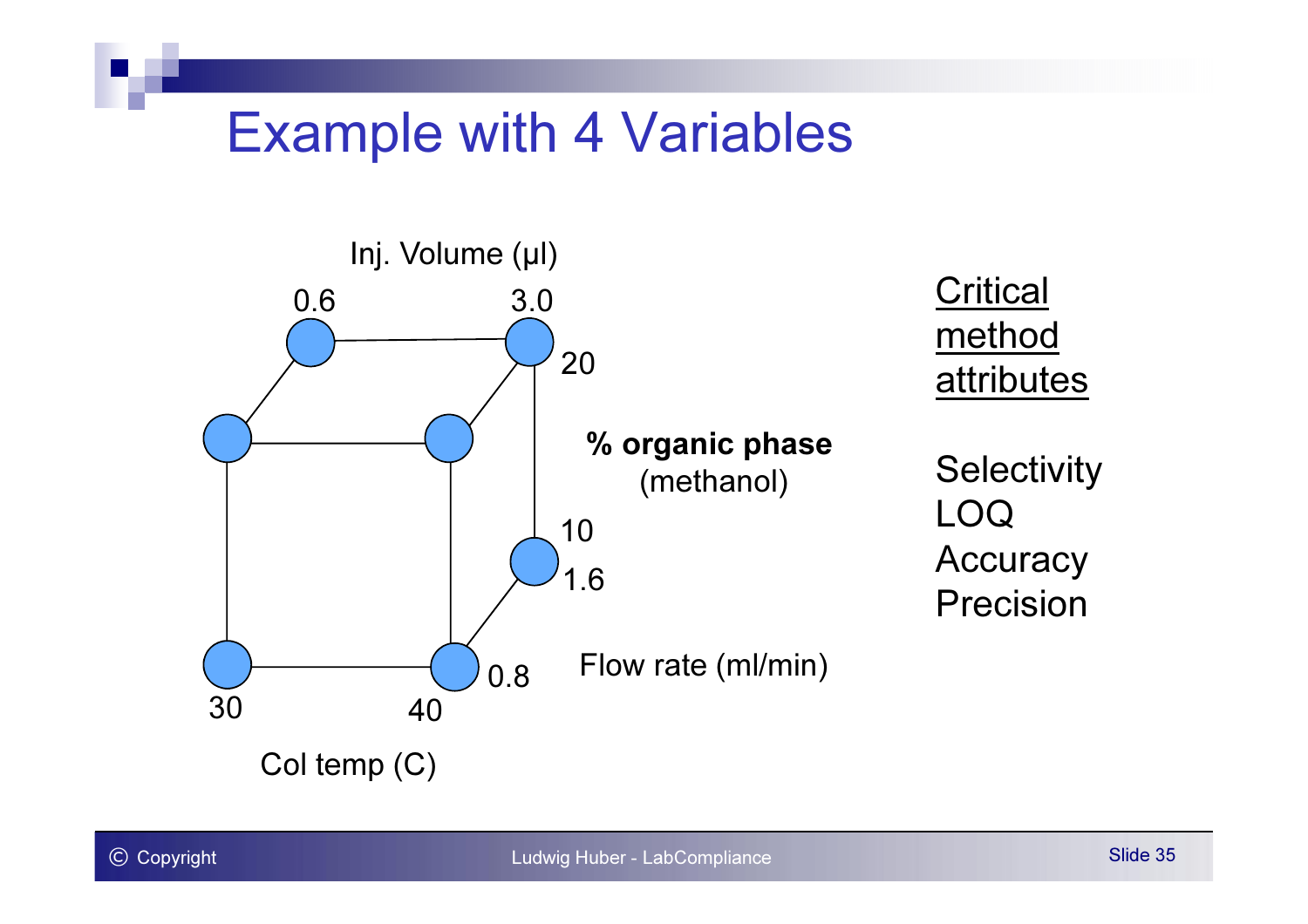### Qualify/Validate the Method for Intended Use

- Formally validate/qualify the method following ICH Q2
- •Develop a method validation/qualification plan
- Assure that equipment is qualified(specifically spelled out in the new FDA guide)
- Assure that personnel is trained
- Perform qualification experiments, including robustness testing
- Evaluate data and document results
- Write a validation report



ICH Q2(R1) is considered the primary reference for recommendations and definitions on validation characteristics for analytical procedures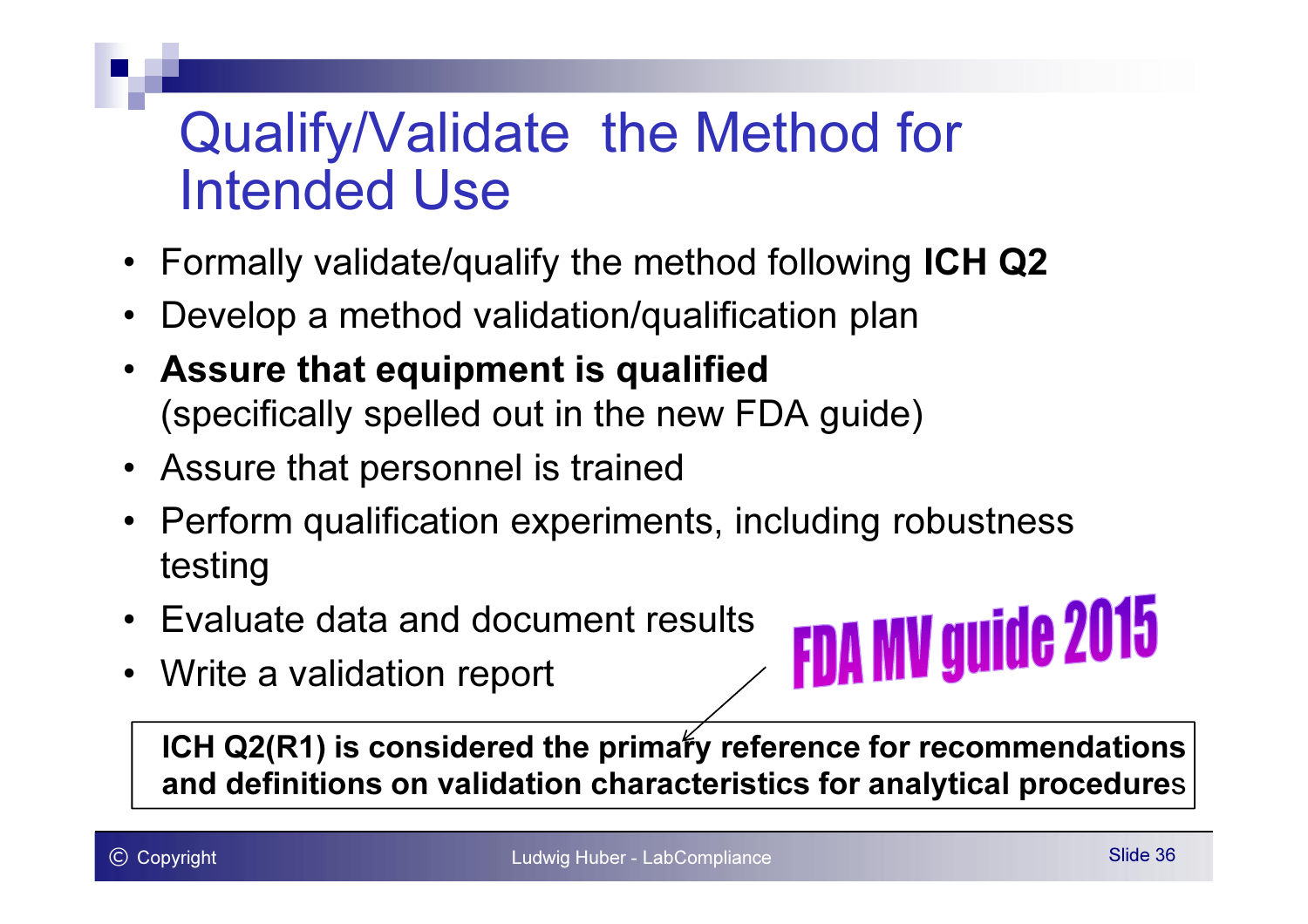### Assure that the Method remains in a State of Control

- Run system suitability tests
	- Select critical test parameters based on risk assessment and design space experiments
- Run quality control samples
- Thoroughly look at OOS results, and if method specific, implement a corrective action plan
- Apply rigorous change control procedures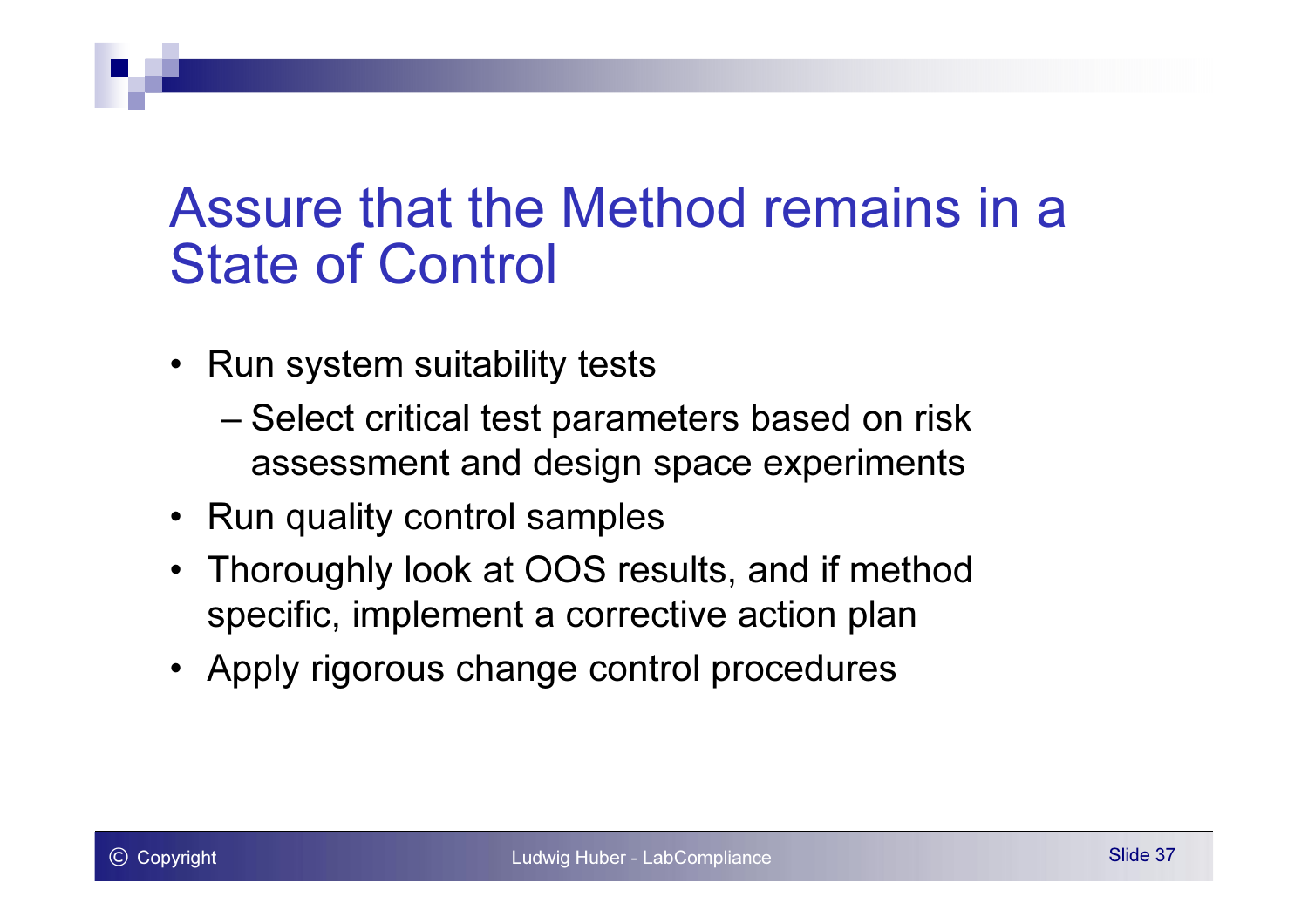### Continually monitor and improve the Method

- • Actively collect inputs from operators on reliability and performance of the method
- $\bullet$ Evaluate customer complaints
- •Conduct regular method review, e.g., yearly
- •Track and trend system suitability
- •Track and trend quality control samples
- •Respond to adverse trends before they become problems
- $\bullet$  Continually improvement through
	- –Problem solving and corrective action
	- Preventative action
	- –Verification of corrective and preventive actions